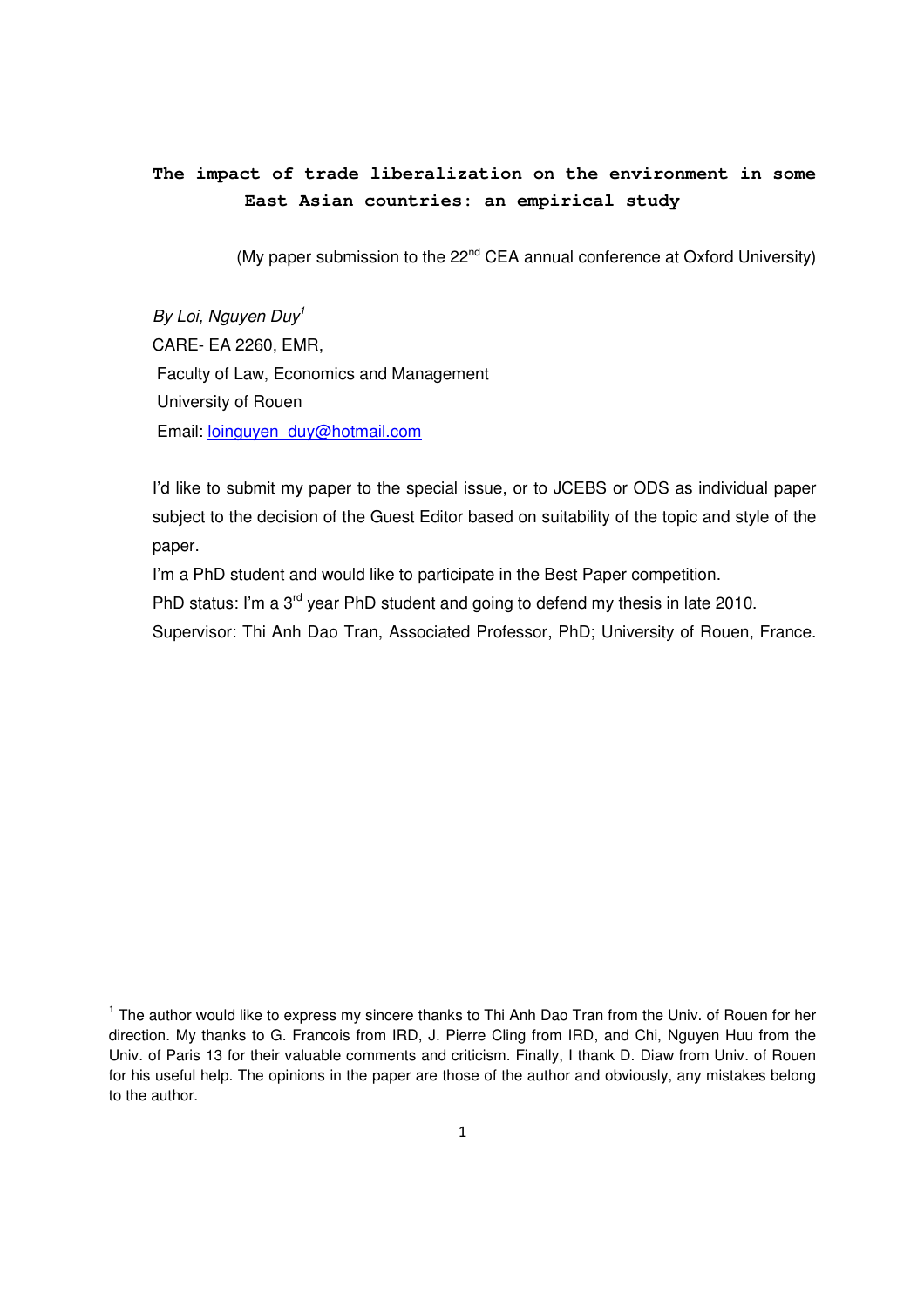#### **Abstract**

<u>.</u>

We examine a cross- country data set of 6 East Asian countries<sup>2</sup> for the period of 1980-2006 with the aim to study the interrelationship between trade liberalization and environmental degradation. On the basis of the parametric econometric model, we investigate trade liberalization's impact on the environment quality<sup>3</sup>. In this paper, we chose two environmental indicators for analysis that are carbon dioxide (CO2) emissions from the consumption of energy and primary energy consumption. On the basis of the parametric model, we investigate linear, heteroscedasticity and autocorrelation in the environmental degradation. We first try to investigate the existence of an Environment Kuznets Curve (EKC) to depict the interrelation between per capita income and the environment quality, and then determinants influence the environment in the process of trade liberalization and globalization.

We found no evidence for the existence of an EKC for the relation between per capita income and environmental indicators of carbon dioxide and energy consumption. The evidence is supportive for the pollution heaven hypothesis and indicates that the more liberalization in trade would increase carbon dioxide emissions and the level of energy consumption in these countries in East Asia. There is also an evidence support the monotonically increasing linear trend between per capita income and both pollutants. Further insightful studies on the relation between trade liberalization and environmental quality are needed in order to make sound environmental policies for developing countries.

JEL classification: F18, Q56, C33, O11, O13 Keywords: EKC, trade liberalization, pollution, economic growth, income

<sup>&</sup>lt;sup>2</sup> They include China, Indonesia, Malaysia, Philippines, Thailand and Vietnam

 $3$  Environmental quality is a term of wide comprehension that relates to natural environment and built environment, such as air and water pollution, noise, hazardous waste, solid waste, recycling, deforestation, climate change, energy consumption, etc. In particular, air pollution consists of many pollutants, such as sulfur dioxide (SO2), nitrogen oxides (NOx), carbon monoxide (CO), carbon dioxide (CO2), volatile organic compounds (VOCs), Chlorofluorocarbons (CFCs), Ammonia NH3), etc.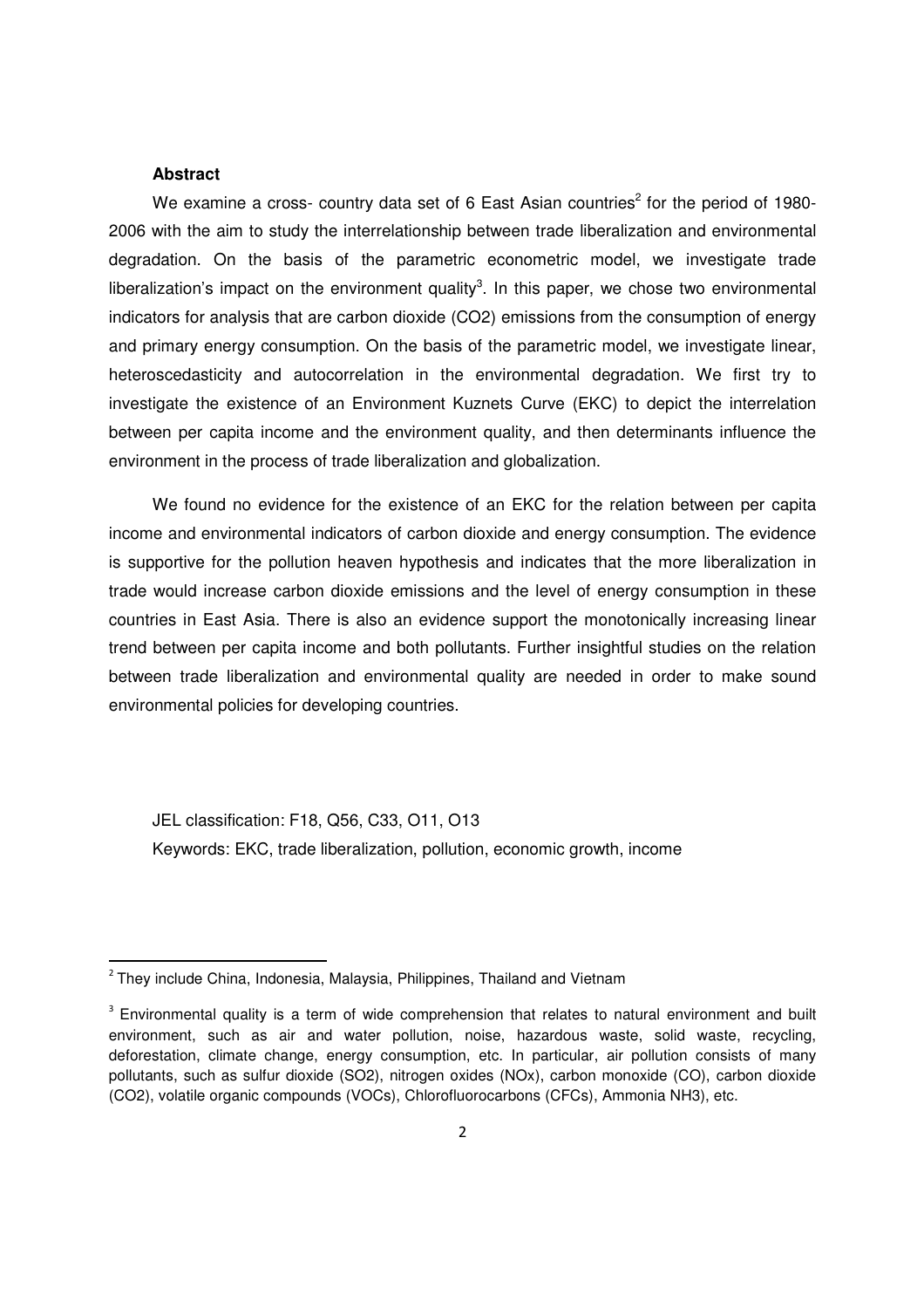#### **Introduction**

<u>.</u>

The growing literature has been investigated the relationship between economic development and the environment quality which becomes more important to economic and environmental policy- making. Debates have been widely taken place with regards to some environmental problems such as the Environmental Kuznets Curve (EKC), pollution heaven hypothesis, "race to the bottom" hypothesis, the factors endowment hypothesis, and industry relocation hypothesis, etc. The EKC hypothesis, which depict a reduced form or an inverted –U shape relationships between environmental degradation and economic growth, indicating that the pollution level rises as a country develops, but environment becomes cleaner on average as the economy develops further and rising incomes pass beyond a turning point, creates conflicting issues and much debates. Under the EKC hypothesis, environmental policy plays a vital role in reducing the negative impacts of economic activities on the environmental quality.

Since the early 1990s, many empirical studies have been examined the relationship between income, trade liberalization and pollution in different development stages, using crosscountry and time series data. Different econometric methods have been applied to investigate this relationship, including nonlinear and linear parametric models, semi parametric and non parametric models, etc. However, evidences on the relationship between trade liberalization and environment are conflict, particularly for developing countries. There are quite few empirical evidences for the effects of trade liberalization on sustainable development. The existence of EKC depends mainly on types of pollutants, countries and time studies, types of data- time series or cross-country data. We try to estimate and provide a robust empirical evidence for the interrelations between trade liberalization and environmental degradation. This study also tries to examine whether or not trade liberalization would improve environmental quality in developing countries in East Asia.

Trade liberalization is considered as raising national incomes and reduced in trade barriers<sup>4</sup>. As reduction in trade barriers, trade rise rapidly, but the environmental problems can be either alleviated or exacerbates by the inefficient environmental regulation, however to what extent it depends on the comparative advantage, strict environmental regulation, and the type of policy instrument. If environmental policy is considered as an endogenous factor, then increases liberalization could reduce emission, but the effects of welfare are not clear

<sup>&</sup>lt;sup>4</sup> Prior to trade liberalization, there are two kinds of distortions, namely trade barriers and inefficient environmental regulations.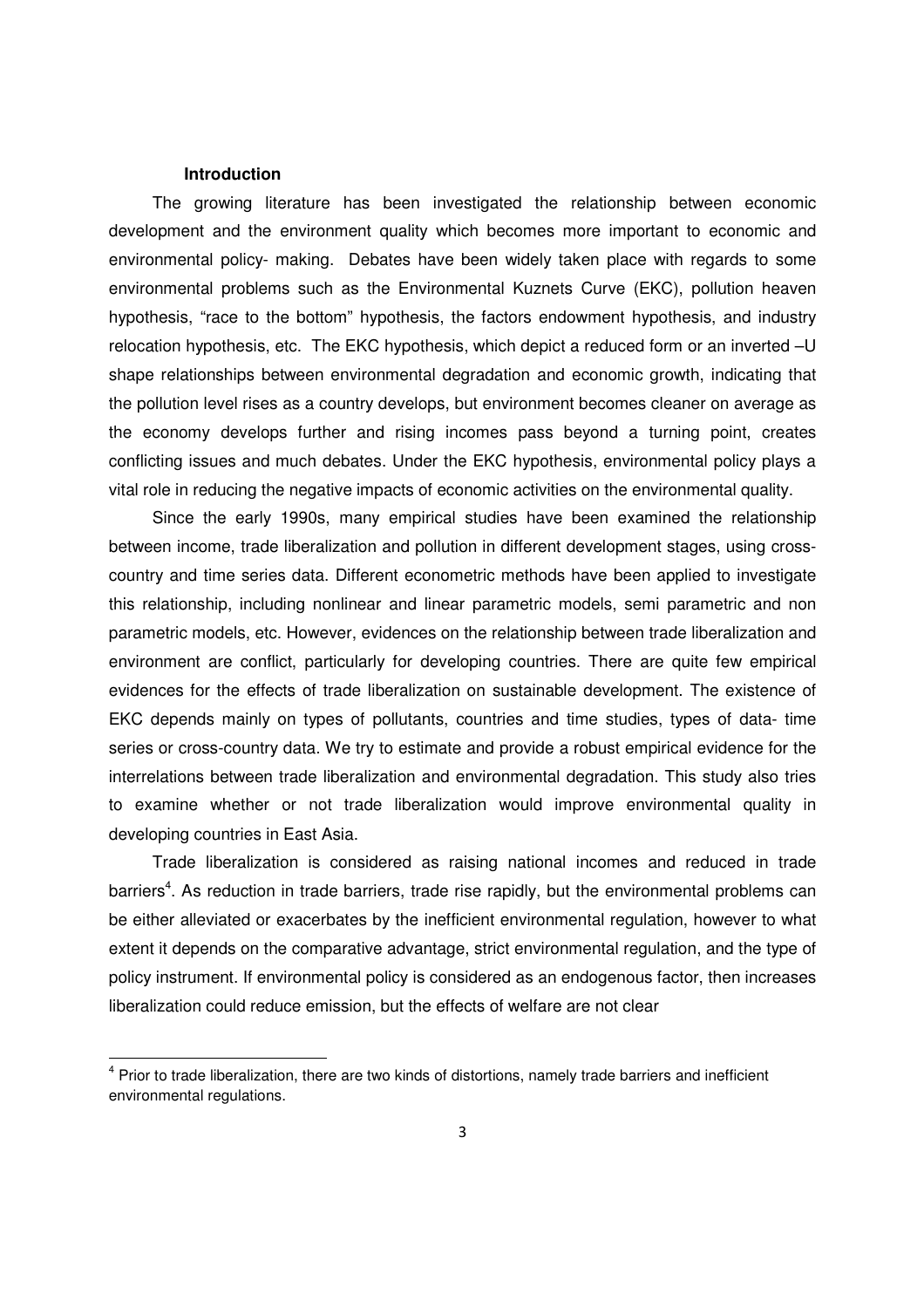#### **1. Trade liberalization and the environment: A theoretical overview**

Many empirical studies have been examined the relationship between income, trade liberalization and pollution in different development stages, using cross- country and time series data. It possibly exists an inverted U- shaped relationship between income and pollutionnamely EKC, which has been attracted much attention (Grossman and Krueger 1993 and 1995, Shafik and Bandyopadhyay 1992, Shafik 1994, Selden and Song 1994, Suri and Chapman 1998, Jean Agras and Nuane Chapman 1999, and Matthew A. Cole 2004; Theophile Azomahou, Francois Laisney and Phu Nguyen Van 2006; Phu Nguyen Van and Theophile Azomahou 2007). Some argued that the EKC should be interpreted with care because of the fragile EKC and weakness of its concept (Arrow et al., 1995, Ekins 1997, Stern and Common 2001).

 The skepticisms for most empirical studies concentrate on few pollutants such as sulfur dioxide (SO2), nitrogen oxides (NOx), carbon monoxide (CO), energy consumption, etc, and the other pollutants have their own relations with income, not the same for all; The empirical results can be influenced significantly by research methods, time of studies, samples, cross-country or time series data; the impacts of economic growth on the pollutions depend on the source of economic growth. The others tried to take into account the effects of trade liberalization on pollution; trade liberalization reduces pollution (Antweiler et al 2001), whereas Dasgupta et al (2002) find that trade liberalization does not affect positively on the environment in the developing countries.

The pollution heaven hypothesis (PHH), which was supported by the studies of some authors (Suri and Chapman 1998, Mani and Wheeler 1998). The PHH bases on the differences in environmental stringent regulations between the North and the South<sup>5</sup>, therefore the South has a comparative advantage in pollution intensive production while the North specializes in clean production. The South provides pollution intensive products for the North via trade. This is the channel that pollution transfers from the North to the South. Whereas some authors (Grossman and Krueger 1993, Gale and Mendez 1998) find evidence against the PHH, but support for the factor endowment hypothesis (FEH).

The findings of evidences consistent with the PHH are quite mixed. A number of studies investigate the environmental consequences of trade liberalization, or the impacts of income and economic growth on the environment (Janicke et al 1997; Mani and Wheeler 1998, A. Cole

<sup>&</sup>lt;sup>5</sup> The North implies developed countries while the South refers to developing countries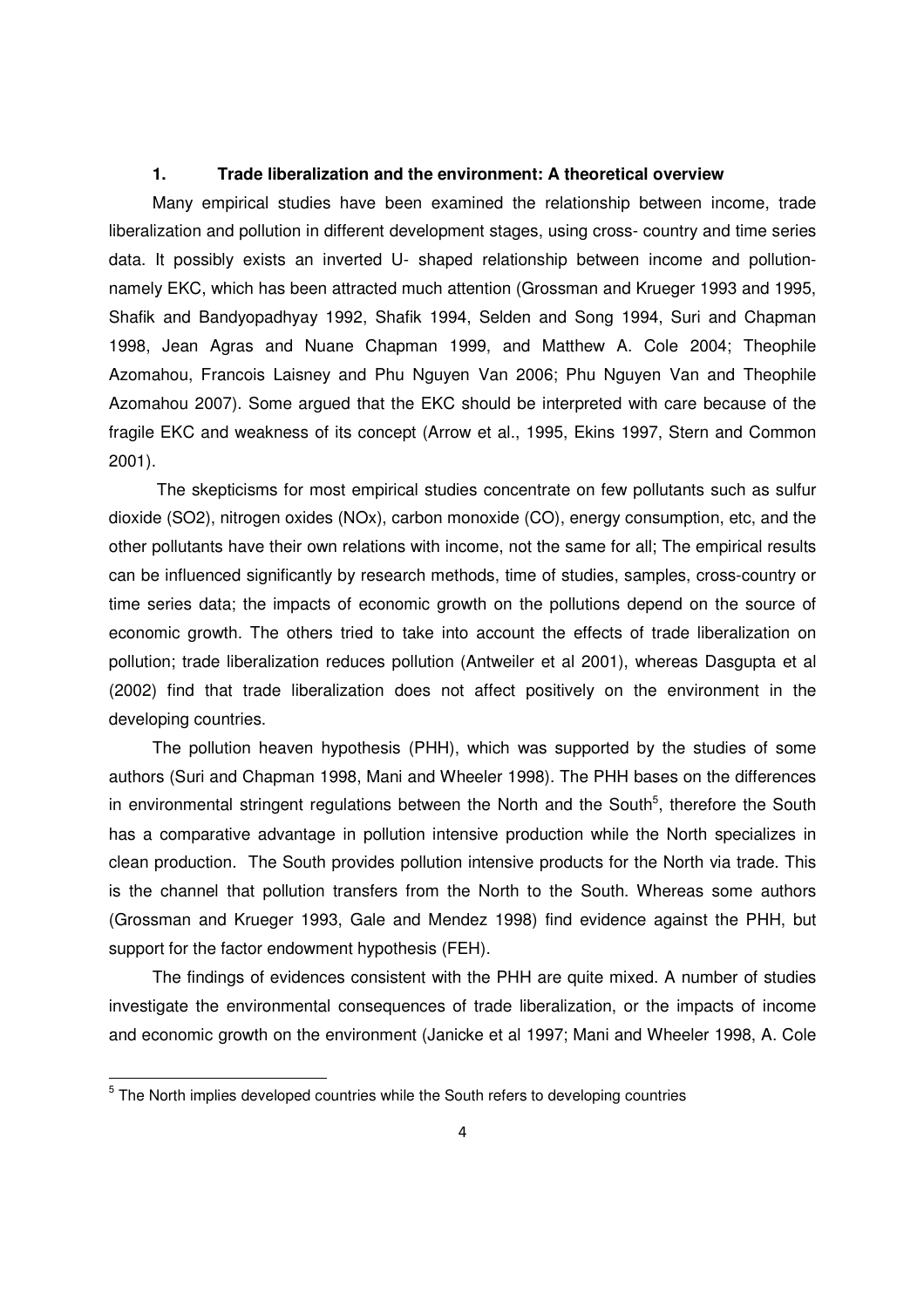2004). However, few studies assess the net trade effects on environment or on an indicator of sustainable development. UNEP (1999) finds evidence support trade liberalization having a negative impact on sustainable development in various developing countries. Whereas the UNEP's study (2001) shows that trade has a positive effect on sustainable development in several developing countries.

A lot of literature has provided potential interactions between international trade and the environment quality (Grossman and Krueger 1992, 1995; Shafik and Boandyopadhyay 1992; Copeland and Taylor 1994; Cole 2000 and 2004; Copeland and Taylor 2003). Trade liberalization makes countries cope with greater competitive pressure, thus they will use resources more efficient, and consequently, pollution emissions decrease; Trade liberalization through free trade agreements (FTA) and WTO promote technical and environmental standards so that countries may restraint imports of environmental damaged goods.

First Grossman and Krueger (1995), and then Copeland and Taylor (1994 and 2003) denoted three different channels through which economic growth influences the environmental quality<sup>6</sup> and shapes the EKC, they are the scale effect, the composition and technique effects. The scale effect indicates the increase of pollution resulting from economic growth and growing market access. The composition effect implies changes in structure of an economy, as a consequence of trade liberalization, the economy specializes growingly in activities that she has a comparative advantage. The technique effect refers to the use of cleaner technique of production that goes with trade liberalization. As income growth, the income- induced demand leads to cleaner environmental regulations, higher environmental standards and environmental protection, and access to friendly environment techniques of production. The composition effect is the channel through which the pollution heaven hypothesis would have impacts on pollution. However, to what extent and how the composition effect having impacts on pollution depends on the comparative advantage of a country.

Most empirical studies used parametric specification such as cubic or quadratic polynomials to examine the relations between environmental quality and per capita income, and

<sup>&</sup>lt;sup>6</sup> Grossman and Krueger (1993) also decomposed the effects of trade and foreign investment liberalization on the environment into three different channels: scale, composition and technique effects, the same the growth- environment relation.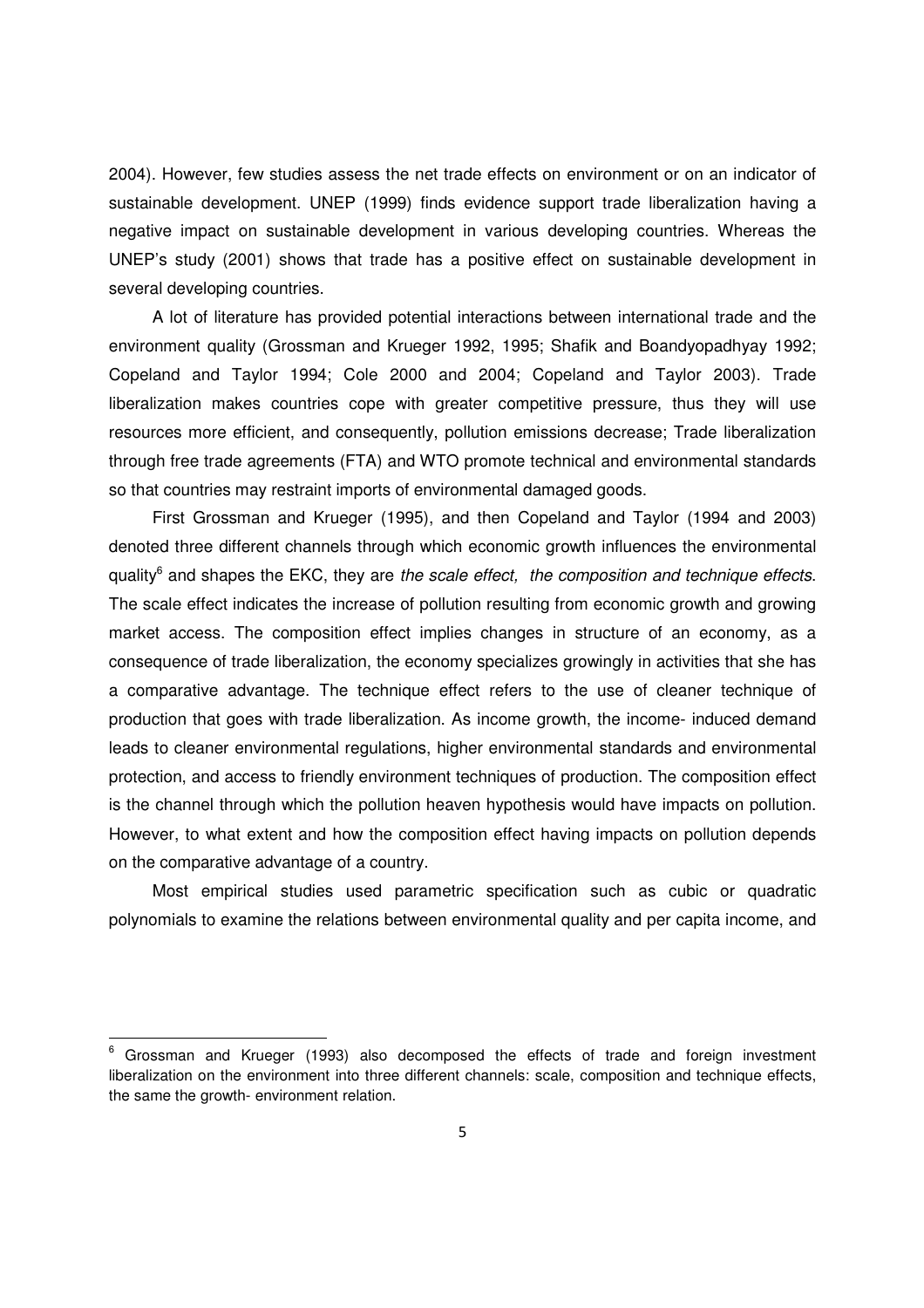to test the inverted U- shape<sup>7</sup> hypothesis of the EKC. Some studies investigated both the inverted U- shape hypothesis and the N- shape hypothesis for developed countries (Bruyn, Van den Bergh and Opschoor 1998; Angela Canas, Paulo Ferrao and Pedro Conceicao 2003). The effect of trade liberalization on the environment has been discussed in a number of papers (Suri and Chapman 1998; Antweiler et al 2001; Copeland and Taylor 2003; Cole 2004). The evidences are mixed, whether trade liberalization having positive or negative effects on the environment depend on sources of comparative advantage, environmental regulations, and the pattern of trade<sup>8</sup>.

An empirical study applied parametric and semi parametric models to examine the relationship between the deforestation process and per capita income and the level of openness and some other explanatory variables. However, the study did not provide an evidence for the existence of an EKC. Trade liberalization did not affect positively to the deforestation process (Phu Nguyen Van and Theophile Azomahou 2007).

The pollution heaven hypothesis (PHH) states that if a country has comparative advantages in weak environmental regulation or enforcement, then the trade- composition effect will affect negatively to the environment in this country<sup>9</sup>, because it will shift to specialize in the most pollution intensive production. The PHH also indicate that poor countries may specialize in the most pollution intensive sectors because of their comparative advantages. In other words, suppose all countries having the similar relative factor endowment, then richer countries will impose a more stringent environmental regulations and this will make them specialize in clean goods.

 By contrast, the factor endowments hypothesis states that the source of comparative advantage lies in factor abundance and technology, environmental regulation does not affect or affect little on the trade pattern. Following this view, capital abundant countries have a comparative advantage in capital intensive productions which are considered more polluting

 $^7$  Authors such as Grossman and Krueger (1995), Shafik (1994) found evidence for the N-shape of EKC which implies that as economic activities enlarge rapidly, the negative impact of the scale effect is always larger than the positive impact of the other two effects- composition and technique.

<sup>&</sup>lt;sup>8</sup> The standard Heckscher-Ohlin model indicates that free trade makes a country with environment abundance specialize increasingly in pollution intensive goods. However, Stolper- Samuelson theorem shows that as the price for the use of environment is more expensive, techniques of friendly environment production can be used.

 $9$  In this hypothesis, countries with weak environmental regulations are low-income ones.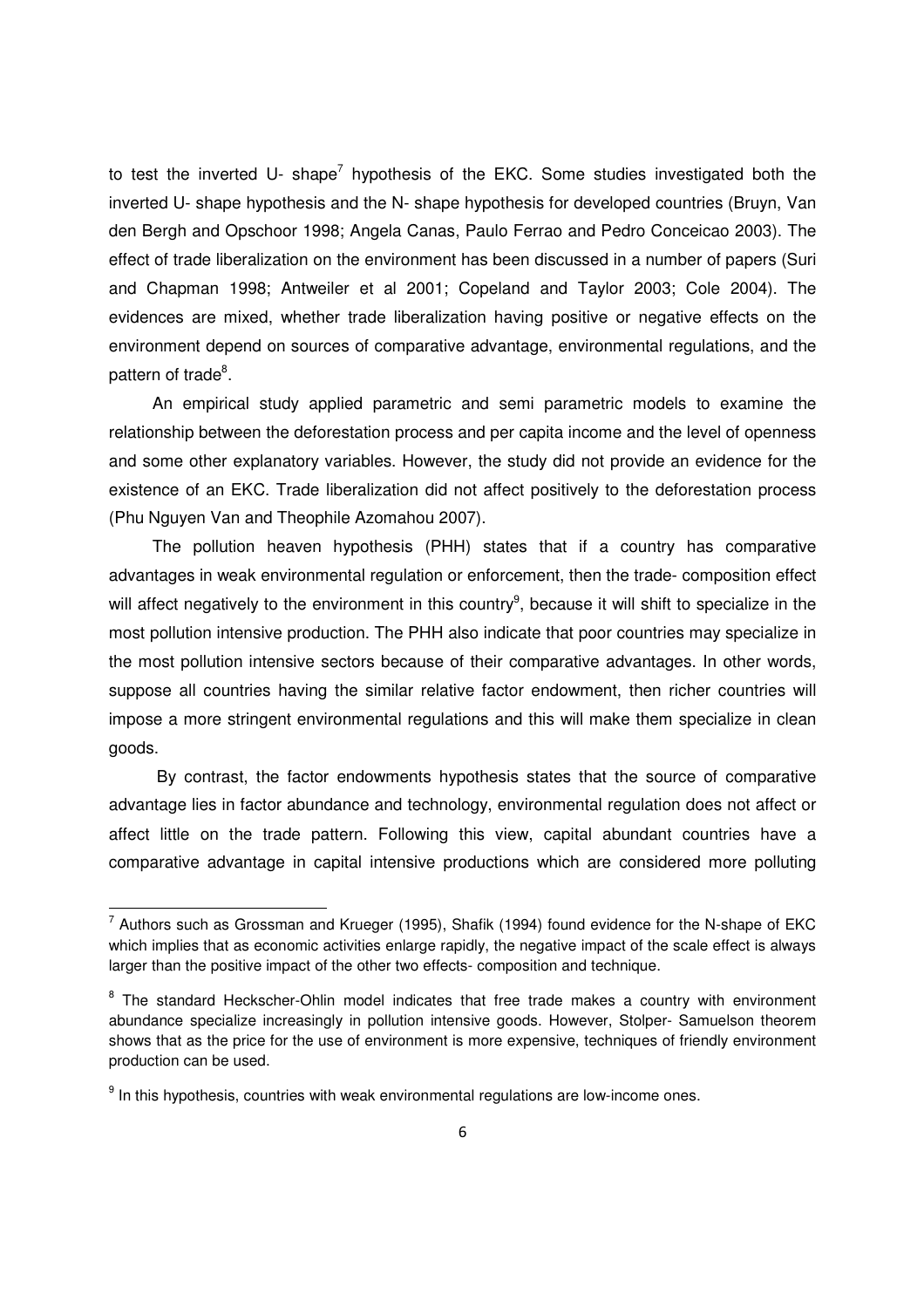than labor intensive productions (Mani and Wheeler 1998; Antweiler et al 2001). If this is the case, then developing countries should specialize in labor intensive sectors while developed countries specialize in capital intensive sectors. Therefore, in practice, specialization is not necessarily consistent with the factor abundance, but whether or not factor abundance and environmental regulation difference affect trade patterns depend on which factor is stronger.

The "race to the bottom" hypothesis indicates that coping with the pressure of international competition for foreign direct investment (FDI), countries tend to lower environmental standards and regulations. This race would lead countries to a lowest common environmental standard. Being affected by the international trade and competition pressures, imports of goods from abroad, which is considered as an alternative abatement mechanism, make pollution demand become more elastic and responsive to policy's changes.

## **2. Data and Variables**

<u>.</u>

2.1 Dependent environmental variables: carbon dioxide emissions from the consumption of energy and primary energy consumption

We tested the cross- country sample of 6 countries in East Asian<sup>10</sup>, for the period of 1980-2006. Two distinct pollutants have been chosen as environmental variables: per capita carbon dioxide emissions from the consumption of energy (hereafter carbon dioxide, CO2) and per capita primary energy consumption (hereinafter energy consumption). These countries are the newly- industrialized economies and rapid growing, consuming a large amount of energy and generating a large amount of pollutions, including carbon dioxide and other toxic gas. We chose these six countries in East Asian for this study because they took a large amount of energy consumption (about 60% energy consumption by all non- OECD Asian countries, EIA data 2008). Primary energy consumption is produced air pollutions which led to polluted environment, the depletion of natural resources and climate change. Moreover, energy consumption plays an important role keeping these countries a rapid growth.

Two distinct pollution indicators are selected: per capita primary energy consumption and per capita carbon dioxide emissions from the consumption of energy. Per capita primary energy consumption is measured in quadrillion  $(10^{15})$  British thermal units (Btu), from the source of the Energy Information Administration (EIA), 2008. Per capita primary energy consumption is

<sup>&</sup>lt;sup>10</sup> They include China, Indonesia, Malaysia, Philippines, Thailand and Vietnam. Indonesia, Malaysia, Philippines, Thailand and China are the second generation of newly industrialized economies (NIEs2). Vietnam, to some extent, is considered as NIEs3.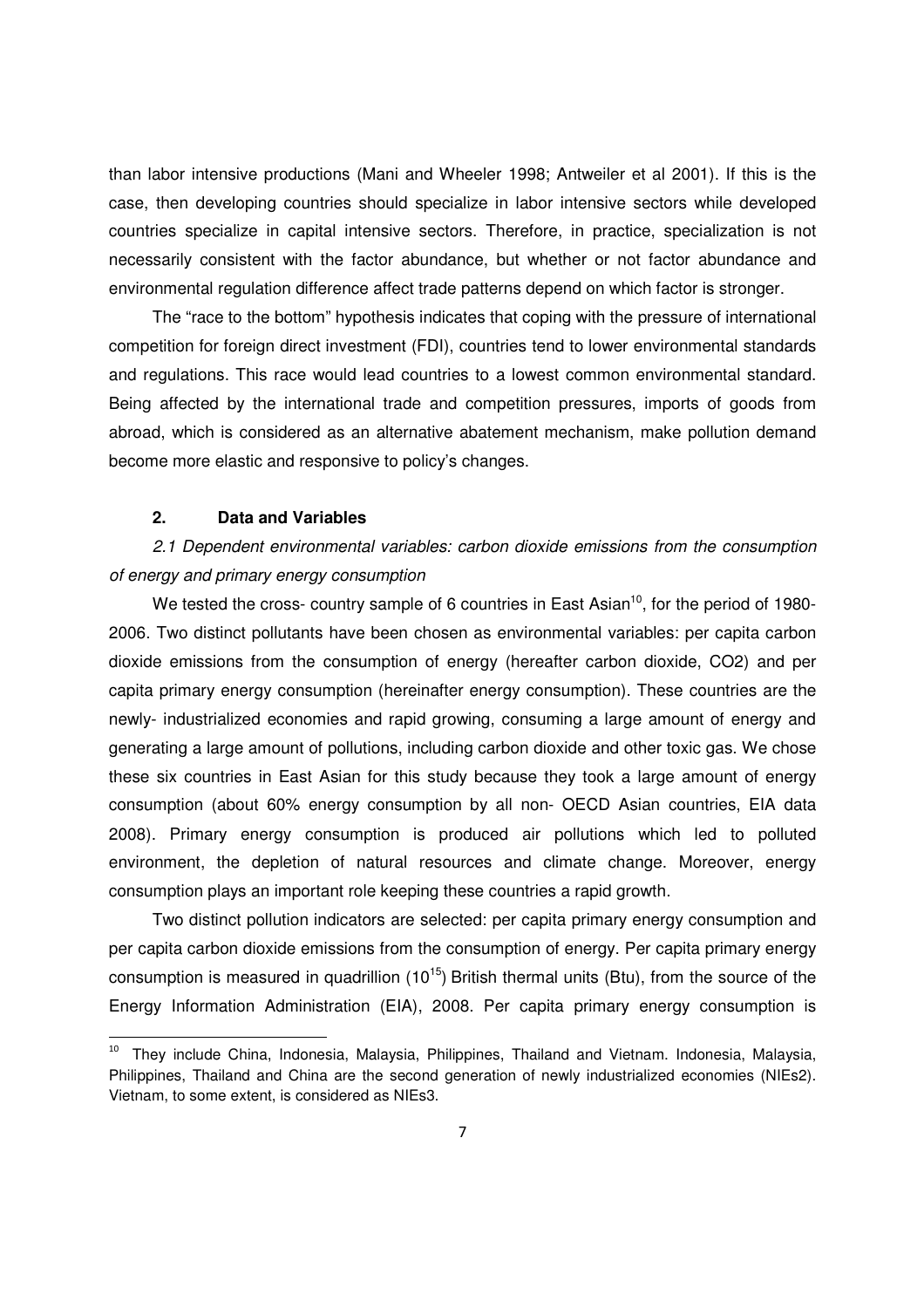considered as a pollutant. Per capita carbon dioxide emissions from the consumption of energy are calculated in metric tons of carbon dioxide per person, from the Energy Information Administration (EIA), 2008.

#### 2.2 Explanatory variables

The interactions between the quality of environment and economic variables may be very dimensional. Many studies tried to capture these dimensions and to do comprehensive studies on the relation between economic growth and the environment. However, due to the lack of monitoring and data on environmental pollution in developing countries, therefore this study aims at capturing impacts of economic growth and trade liberalization on the environment.

#### 2.2.1 Per capita GDP

Per capita GDP is measured in constant 2000 US Dollars as income measure, and the data comes from the World Development Indicators (WDI) 2008. This variable is used to measure interactions between incomes and pollutions. We used a quadratic functional form for the per capita income variable because the quadratic functional form permits to check an inverted- U shape relationship between the dependent and explanatory variables or an EKC. The cubic term, which allows us to examine the second turning point, may not be appropriated for the newly industrialized and developing economies. Figure 1 presents the relation between carbon dioxide and per capita GDP; Figure 4 depicts the relation between energy consumption and per capita GDP.

Many debates on the relationship between environmental quality and per capita income have been taken recently. The results, to some extent, aided to fill up the literature gap concerning the role of economic and environmental policies to improve the quality of life. These debates also emphasize in finding evidences for the existence of an EKC for environmental quality. Indeed, the EKC has been found for some environmental pollutants such as sulfur dioxide  $(SO_2)$ , carbon monoxide  $(CO)$ , nitrogen oxides  $(NO_x)$ , primary energy consumption, suspended particles, deforestation, .., etc.

 The existence of EKC is a necessary condition for improving environmental quality. The important sufficient condition is to implement appropriated economic and environmental policies for the protection of environment and sustainable development. If an EKC exists, then a turning point for the EKC is estimated as the equation (1) of  $(-b_1/2b_2)$ . An EKC would differ and exist for some incomes ranges. If there is no evidence for the existence of an EKC, we can skip this step.

2.2.2 The growth rate of GDP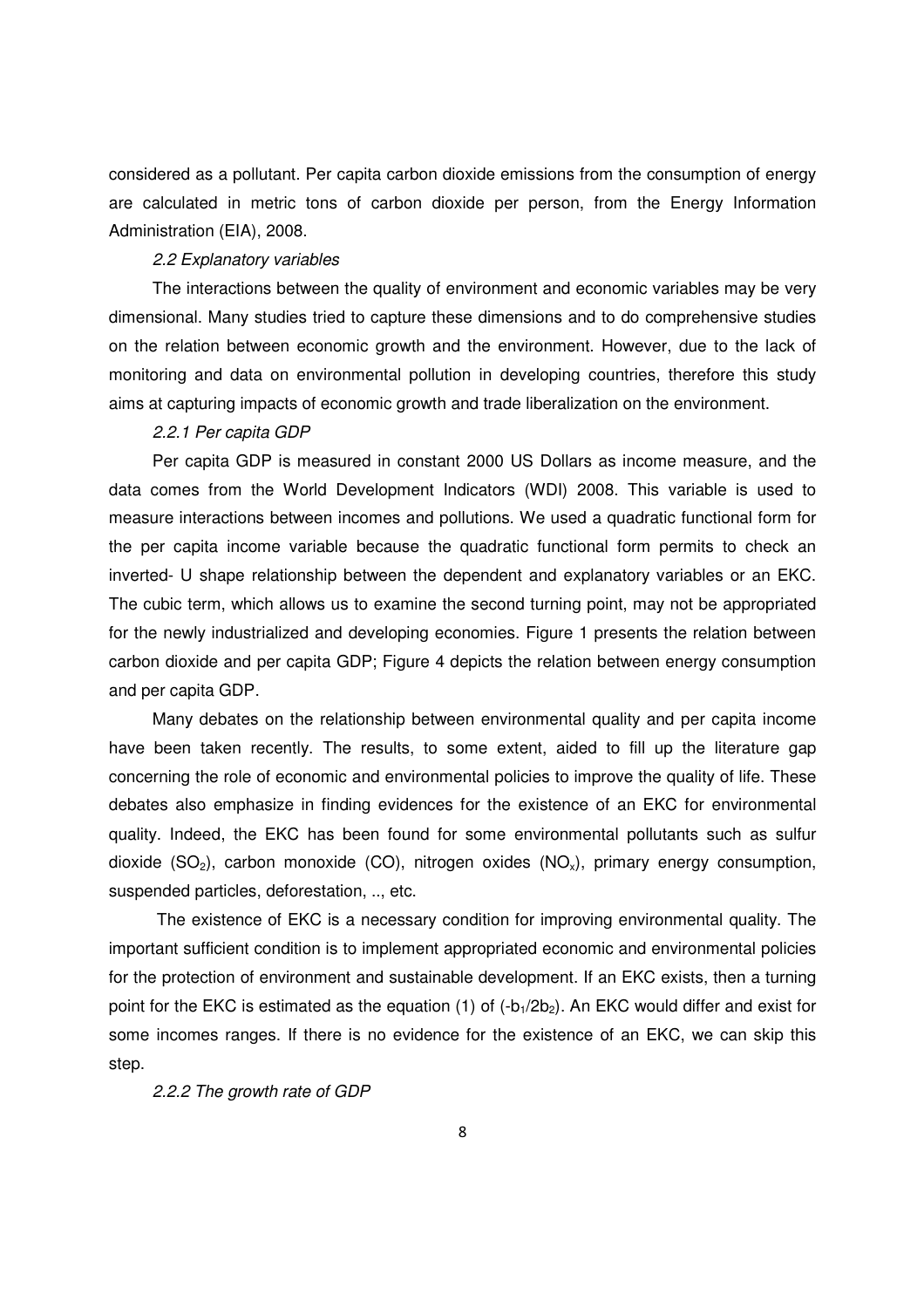GDP growth rate is calculated in percentage changes and coming from the WDI 2008. This variable is used for measuring impacts of economic growth on pollutions. The rapid growth is necessary to improve human well-being on a sustainable basis. However, rapid growth itself is not sufficient for the improvement of environmental quality. Environmental protection policy and economic policies need to be coordinated to converse rapid growth to the improvement of well- being and environmental quality.

#### 2.2.3 Level of openness

 Trade intensity or the level of openness as a percentage of GDP is measured as a share of the sum of exports (X) and imports (M) of goods and services in GDP ((X+M)/GDP); This data is calculated on the basis of data coming from the WDI 2008. Level of openness is considered as an indicator to measure the level of trade liberalization, trade openness and integration's level to the World economy. This variable aims at capturing effects of trade liberalization and openness to the World economy on the environmental quality. Some authors, such as Grossman and Krueger (1992), Shafik and Bandyopadhyay (1992), Jean Agras and Duane Chapman (1999), and Phu Nguyen Van, Theophile Azomahou (2007),... etc, used this indicator to estimate the impact of trade openness on the environmental quality. Figure 2 presents the relation between carbon dioxide and the level of openness; figure 5 depicts the relation between energy consumption and the level of openness.

Trade has the important contribution to economic and environmental performances in developing countries. As the international trade theory indicates that poor countries have advantages in labor and natural resource intensive products while rich countries have advantages in capital intensive products. Through trade, rich countries could relocate their polluted industries and shift polluted products to poor countries where environmental standards are always low and loose. Therefore, the environment seems to clean in the rich countries, but degrade in the poor countries.

The variable of trade should reflect clearly the pollution heaven hypothesis and factors endowment hypothesis, if one of these hypotheses is right. Following the pollution heaven hypothesis, the trade coefficient must be positive for poor countries (and negative for rich countries, if any). According to the Factors endowment hypothesis, if dirty industries are capital intensive and rich countries are regarded as capital abundant, then the trade coefficient must be negative for poor countries (and positive for rich countries, if any).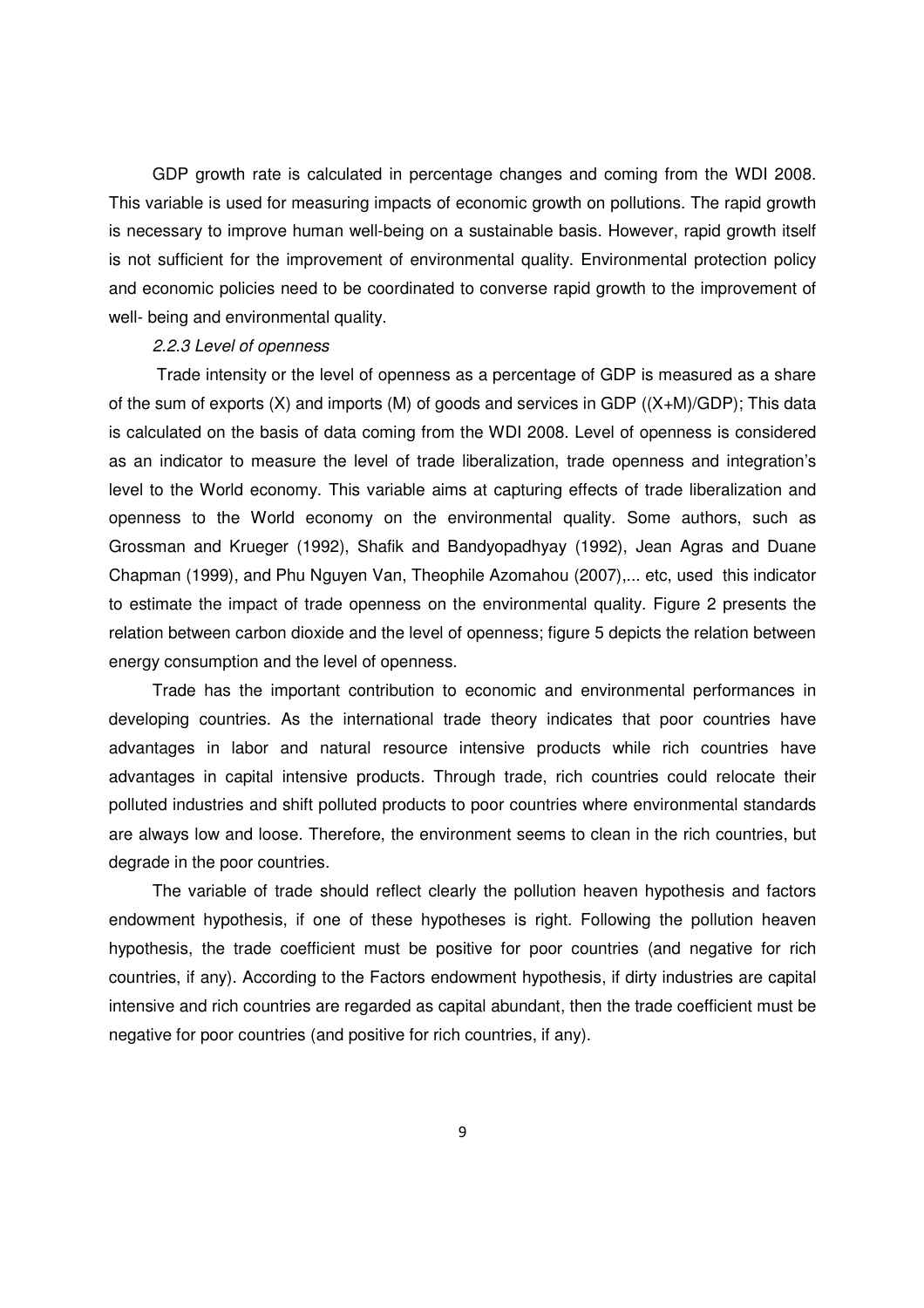#### 2.2.4 Foreign direct investment (FDI)

FDI data comes from the WDI 2008 and is measured in percentage as the total net foreign direct investment (FDI) in current US dollars in a year divided by the GDP in current US dollars in that same year ( net FDI/ GDP). We used data on net FDI for the purpose of decrease in autocorrelation and disturbance for this variable<sup>11</sup>. This variable tries to estimate FDI's impacts on pollutions in the context of trade liberalization. Figure 3 depicts the relation between carbon dioxide and foreign direct investment; figure 6 presents the relation between energy consumption and foreign direct investment.

 As environmental theory indicates that rich countries would shift their polluted industries to poor countries because governments of rich countries raised environmental standards and as a result, rich countries lost the advantages in these industries. Poor countries, which have low environmental standards, are destinations for polluted industries from rich countries through FDI. Moreover, poor countries compete with each others to attract FDI to meet the capital demands for economic development. The intensive competition of FDI attraction would make poor countries lower environmental standards and as a consequence, lead to the "race to the bottom" in environmental standards

#### 2.2.5 Population density

Population density is estimated base on the data from the WDI 2008 and measured in people per square kilometer. This variable is computed as the total numbers of population at year t divided by the surface area at year t (Pop/ S). In reality, an increase in population density would make environment degrade. The higher population density is, the higher probability the environment becomes more polluted. Therefore, we chose the population density as an explanatory variable in order to measure impacts of an increase in population on pollutions. Table 1 shows descriptive statistics for dependent and explanatory variables.

#### **3. Econometric model**

<u>.</u>

The environmental Kuznets curves (EKC) is a "reduced- form" relationship, in which the level of pollution is estimated as a function of per capita income. The advantage of the reducedform approach is that it provides the net effect of income per capita on pollution. The econometric specification is based on the following model. Trade and FDI are included in this EKC framework, and then the modifier model is estimated for two environmental variables.

 $11$  If data on accumulated FDI is made use, the probability of autocorrelation for this variable is high.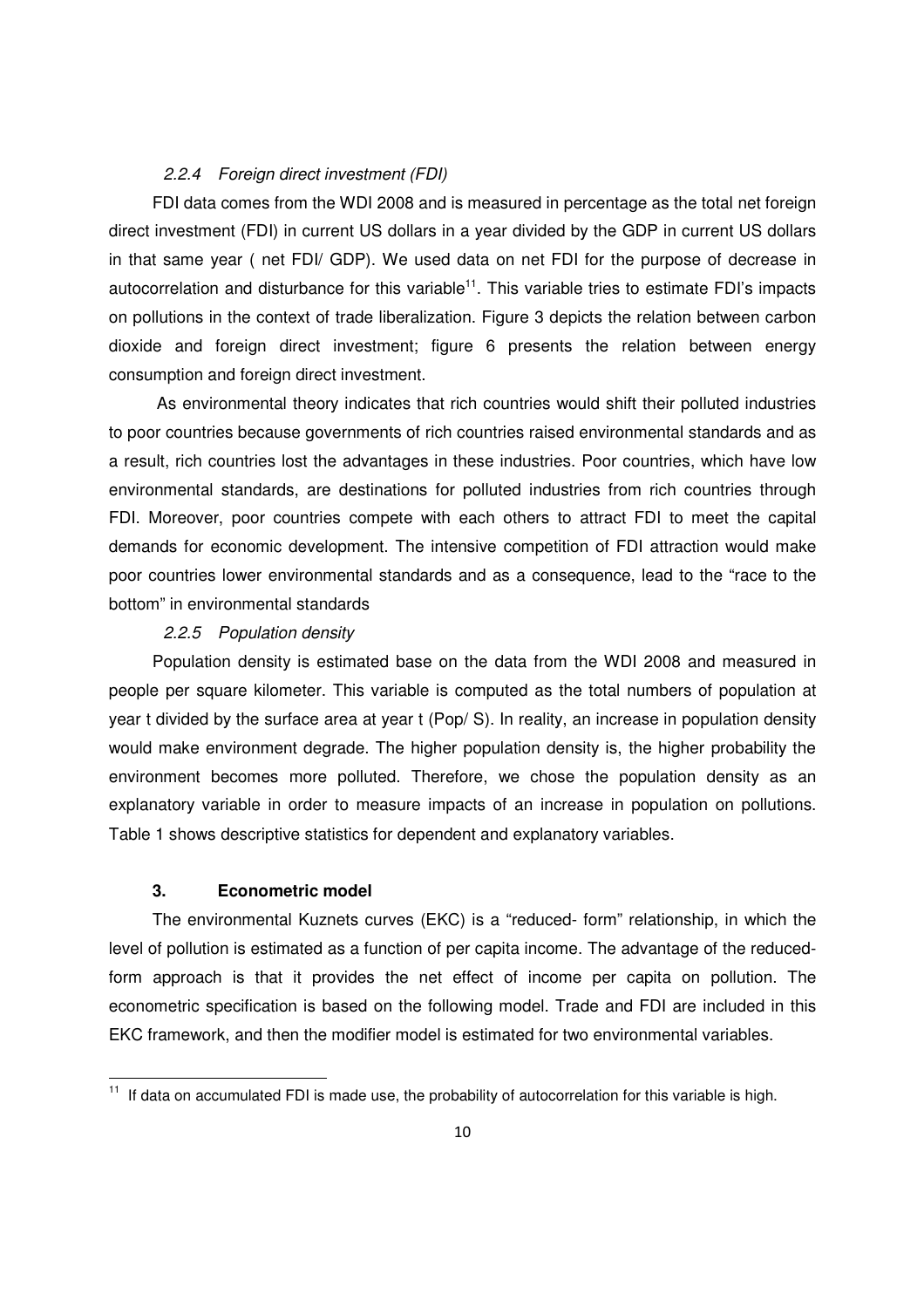## $Y_{it} = bo + b1x_{it} + b2x_{it}^{2} + az_{it} + \mu_{i} + \varepsilon_{it}$ , (1)

Where y is the level of pollution being tested; x is per capita income; z is a matrix of explanatory variables including GDP growth rate, trade intensity or level of openness, FDI, and population density; b0 is the intercept,  $\mu_i$  is country- specific effects and would be fixed or random, and  $\varepsilon_{ij}$  is error term; Subscripts i and t represent country and year respectively. Data for this model is balanced cross- country panel<sup>12</sup>.

Equation (1) allows us to test for various forms of economic and environmental relationships. If  $b_1 > 0$  and  $b_2 = 0$  presents a monotonically increasing linear trend, meaning that rising income accompanies by rising level of pollution and energy consumption; If  $b_1 < 0$  and  $b_2$ = 0 presents a monotonically decreasing linear trend, indicating the reversal relationship between income and environmental indicators; If  $b_1 > 0$  and  $b_2 < 0$  indicates an EKC; If  $b_1 > 0$ and  $b_2 > 0$  presents a U- shape relation that we do not expect.

Grossman and Krueger (1995) mention three different channels where economic growth affects the environmental quality: the scale effect, the composition and technique effects. As income grows, income elasticity towards the environment also grows, therefore the public requires prudent governmental regulations on the environmental quality and firms tend to use cleaner technique for productions. Reaching a threshold income level, countries tend to give more priority for the protection and higher standards of environment.

The basic EKC models is a simple reduced-form quadratic function, recently studies seem to deal with a cubic function<sup>13</sup>. For having the inverted-  $U$  shape from the above mentioned function, it needs  $b_1$  to be positive and  $b_2$  to be negative. In the standard Heckscher - Ohlin model, the overall use of the environment does not change; and trade liberalization is neutral for the environment.

However, Trade liberalization, association with the environmental externalities, makes countries specialize in pollution- intensive goods in environment- abundant countries. According to the Stolper- Samuelson theorem, the price to be paid for the use of environment tends to

 $12$  On the basis of earlier studies, aspects of a country that either do not change or change very slowly over time are controlled for by including country specific fixed effects. Random effect is calculated for time- varying omitted variables and stochastic shocks that are common to all countries.

<sup>&</sup>lt;sup>13</sup> Grossman and Krueger 1995, Shafik 1994 found evidence of an N-shape curve. This means that the negative scale effect is bigger than the positive composition and technique effects because the economic activity enlarges.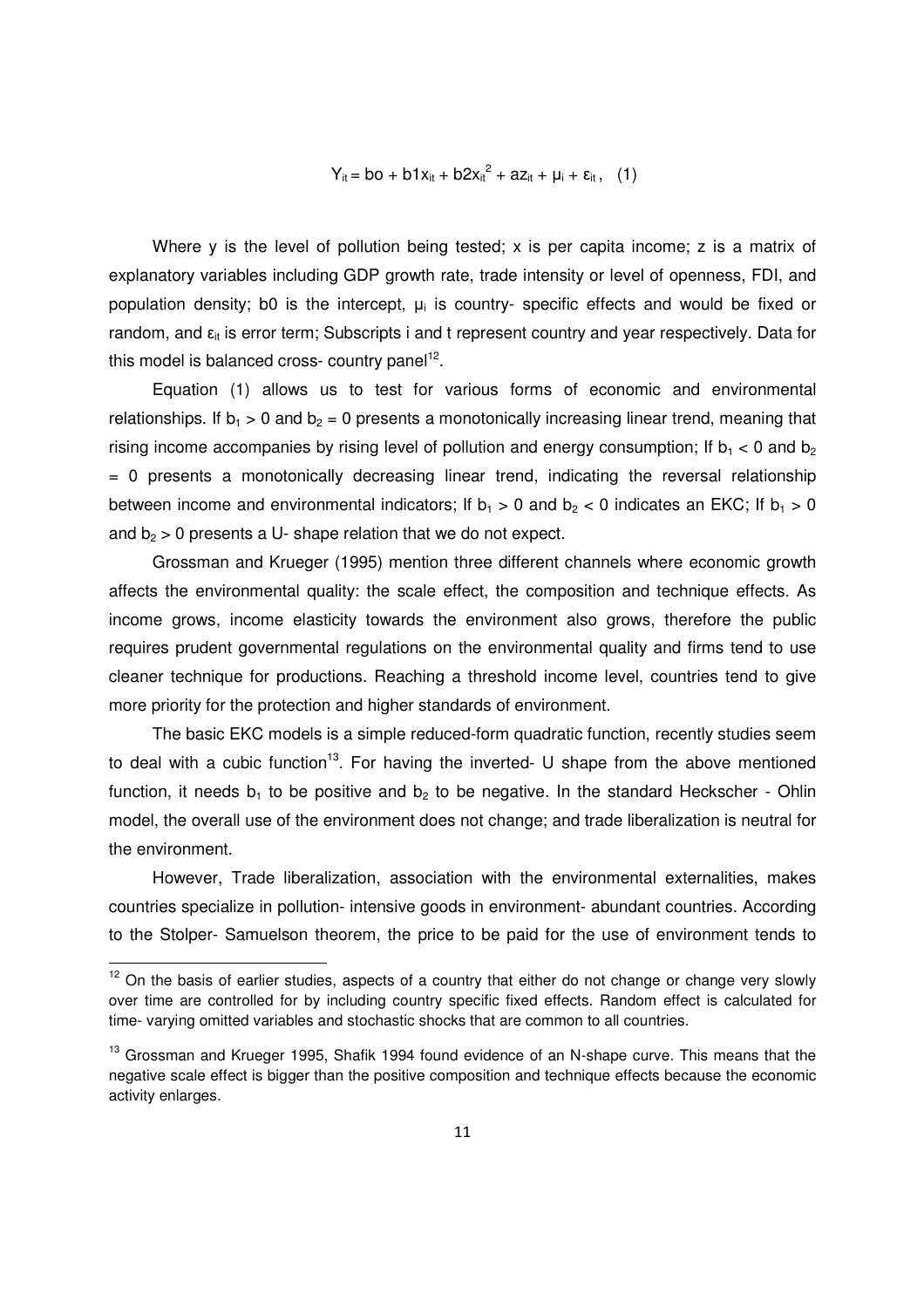increase as externalities internalized, firms adjust to less pollution- intensive techniques for production. For the wealthier countries, 75% of all technology transfers come from foreign trade (OECD 1995); for the developing countries, if trade liberalization raises real income, then the effects of income may reduce pollution because citizens may demand for a cleaner environment, thus the technique effect would be positive for the environment.

#### **4. The environmental Kuznets curve (EKC)**

We suppose  $y_{it}$  be the dependent pollutant variable (carbon dioxide and energy consumption) of country i, i= 1,...,N in year t, t=1,...,T;  $x_{it}$  is the level of real per capita GDP of country i at year t; and  $z<sub>it</sub>$  is the matrix (p×1) vector of the other explanatory variables. Firstly, we test the existence of an environmental Kuznets curve (EKC). Secondly, we study determinants for pollutants through examining the functional forms between independent pollutant variables and the explicative variable of per capita GDP and testing the statistical hypothesis. The nonlinear and linear functional forms were checked for the purpose of finding the most fitted functional form for our data. For simplicity, we investigate a general parametric model below:

$$
Y_{it} = bo + b1x_{it} + b2x_{it}^{2} + \mu_{i} + \varepsilon_{it}, \quad (2)
$$

Where  $\mu_i$ , which is country- specific effects, would be fixed or random<sup>14</sup>;  $\epsilon_{it}$  is the error term, and b0, b1 and b2 are parameters that are needed to be estimated.

The quadratic functional form in X is taken to test some nonlinearity in the relationship between pollutants and per capita GDP. For the existence of an EKC, the necessary condition is to exist the nonlinear functional form in the pollutants- per capita GDP relations; and the sufficient condition is that the parameter of the equation (1):  $b1 > 0$  and  $b2 < 0$ . If the necessary and sufficient conditions are met, an EKC exists.

We apply the Fisher test for both pollutants: carbon dioxide and energy consumption. For carbon dioxide, the hypothesis Ho is that the quadratic term is null, resulted in F  $(1, 154) = 1.99$ , greater the critical value of F (0.1602), but not statistical significance at 10% level. Therefore, we cannot reject the null hypothesis of the quadratic term. For energy consumption, we took the same F test as for carbon dioxide, results were similar to the F test for carbon dioxide: F (1,

<sup>&</sup>lt;sup>14</sup> We estimate the fixed effect models by the fixed effect within regression and random effect by the generalized least square (GLS) regression.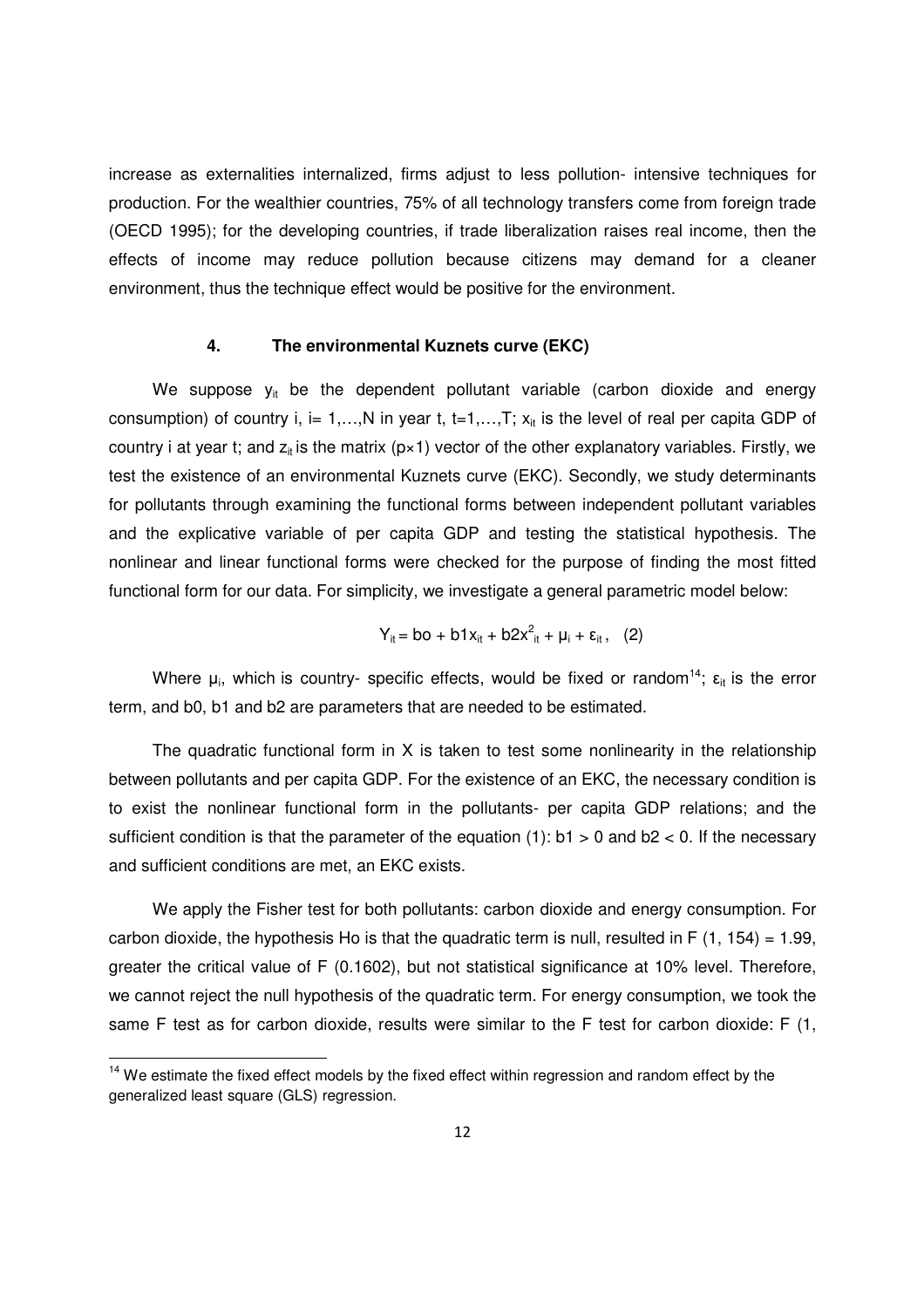$154$ ) = 1.99, higher than the critical value of F (0.1607), but not statistical significance at the 10% level. Hence, we accept the null hypothesis of the quadratic term.

We take the test for the hypothesis of linearity in the function form, which represents the positive results at 5% statistic significant level. For carbon dioxide, the F test for the hypothesis that the linear term is null, resulted in F (1, 151) =887.92, far greater than the critical value of statistic F (0.00) at the 1% significant level, thus we can reject the null hypothesis. For energy consumption, we take the F test for the hypothesis of the null linear term, resulted in F (1, 151)  $= 981.17$ , far greater than the critical value of F (0.00) at the 1% significant level. Hence, we can conclude that our data for carbon dioxide and energy consumption is most fitted for the linear functional form.

The fixed and random effect specification for carbon dioxide resulted in  $b1 > 0$  and  $b2 < 0$ , meeting the necessary condition for the existence of an EKC. However, the data does not fit the nonlinear functional form. The data for energy consumption does not meet the necessary condition with the results of  $b1 > 0$  and  $b2 > 0$ . The data is most fitted for the linear functional form. Therefore, we can conclude that there is no evidence for the existence of an EKC for pollutants of carbon dioxide and energy consumption, and our data is most fitted the linear functional form.

### **5. Determinants of pollutants**

As indicate above, the linear functional form is most fitted for our data, thus we have a modified version of the equation (1)

$$
Y_{it} = bo + b1x_{it} + az_{it} + \mu_i + \varepsilon_{it}, \quad (3)
$$

Where  $z_{it}$  is a matrix ( $p \times 1$ ) vector of the other explanatory variables, including the growth rate of GDP, trade intensity, foreign direct investment (FDI) and population density.

Firstly, We estimate the Fisher test for the null hypothesis of non significant conjoint explanatory variables in the presence of significant conjoin explanatory variables for carbon dioxide and energy consumption respectively, resulted in F  $(5, 151) = 548.32$ , and F  $(5, 151) =$ 699.87, far greater than the critical values of F (0.00) at 1% significant level. Thus, we reject the null hypothesis and conclude that the explanatory variables are significant conjoint.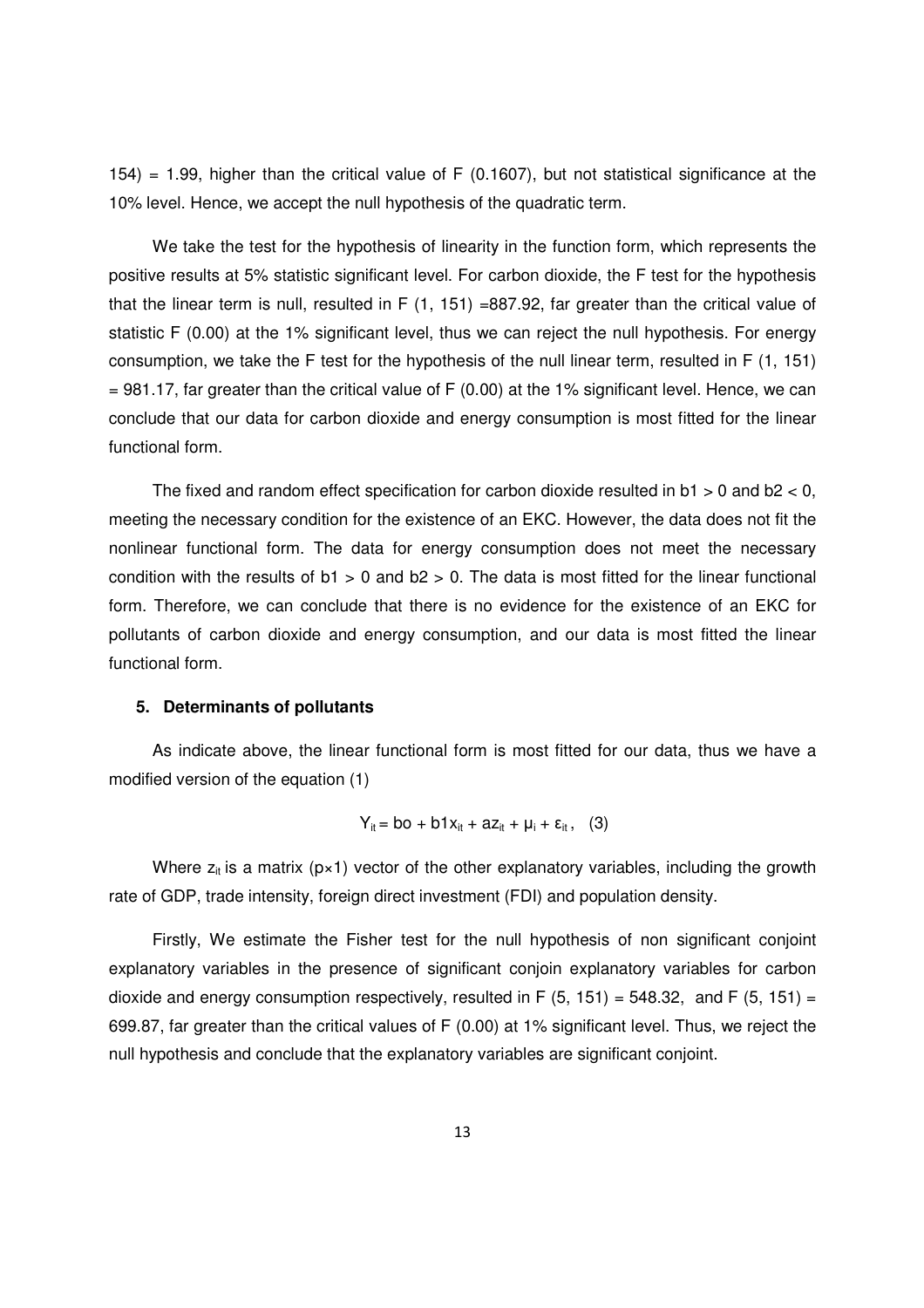Secondly, we compute the F test for the null hypothesis of homogeneity in the presence of heterogeneity. The results indicate that we can reject the null hypothesis because the statistic F  $(5, 151)$  =284.49 for carbon dioxide and F  $(5, 151)$  = 204.93 for energy consumption, higher than the critical values (0.00) at the 1% significant level. Thus, our data is in favor of heterogeneous model. In other words, the fixed country effect model is preferred.

Thirdly, we compute the F test for the null hypothesis of random country effect specification against the alternative fixed country effect specification for carbon dioxide. The Hausman value of  $\chi^2$  (4) = 14.19 is higher than the critical value of Hausman statistic test (0.0067) at the 5% significant level. The probability of test is lower than 10% significant level. Therefore, we can reject the null hypothesis. The fixed country effect model is preferable to the random country effect model for carbon dioxide. Estimation for the fixed country effect for carbon dioxide is reported in table 2. Estimate results indicate that per capita GDP, GDP growth and trade are significant statistics and have significant positive impact on carbon dioxide. However, we need to test heteroscedasticity and autocorrelation of errors before accepting these results.

For energy consumption, the Hausman statistic test<sup>15</sup> result with  $\chi^2$  (4) = -33.47. This can be interpreted as a strong evidence to indicate that we can accept the null hypothesis. Hence, the random effect model is preferable for energy consumption. Specification for random country effect is reported in table 3. Estimate results show that per capita GDP, GDP growth and FDI are significant statistics. However, we also need to check heteroscedasticity and autocorrelation before confirming these results.

Fourthly, we also take some necessary tests to find models that are most fitted our data. We test the normality of residual. As presents in most econometric works, the error is supposed to follow the law of normal distribution N (0,  $\sigma^2$ ). The results for the tests of normality in residual are that  $\chi^2(2)$  = 12.37, higher than the critical value (0.0021) at the 5% significant level for carbon dioxide and energy consumption. Thus, we can conclude that the error term follow the law of normal distribution.

 $15$  In case the probability of the Hausman test is greater than the critical value at the over 10% significant level. The Hausman test cannot differentiate between the fixed effect model and the random effect model.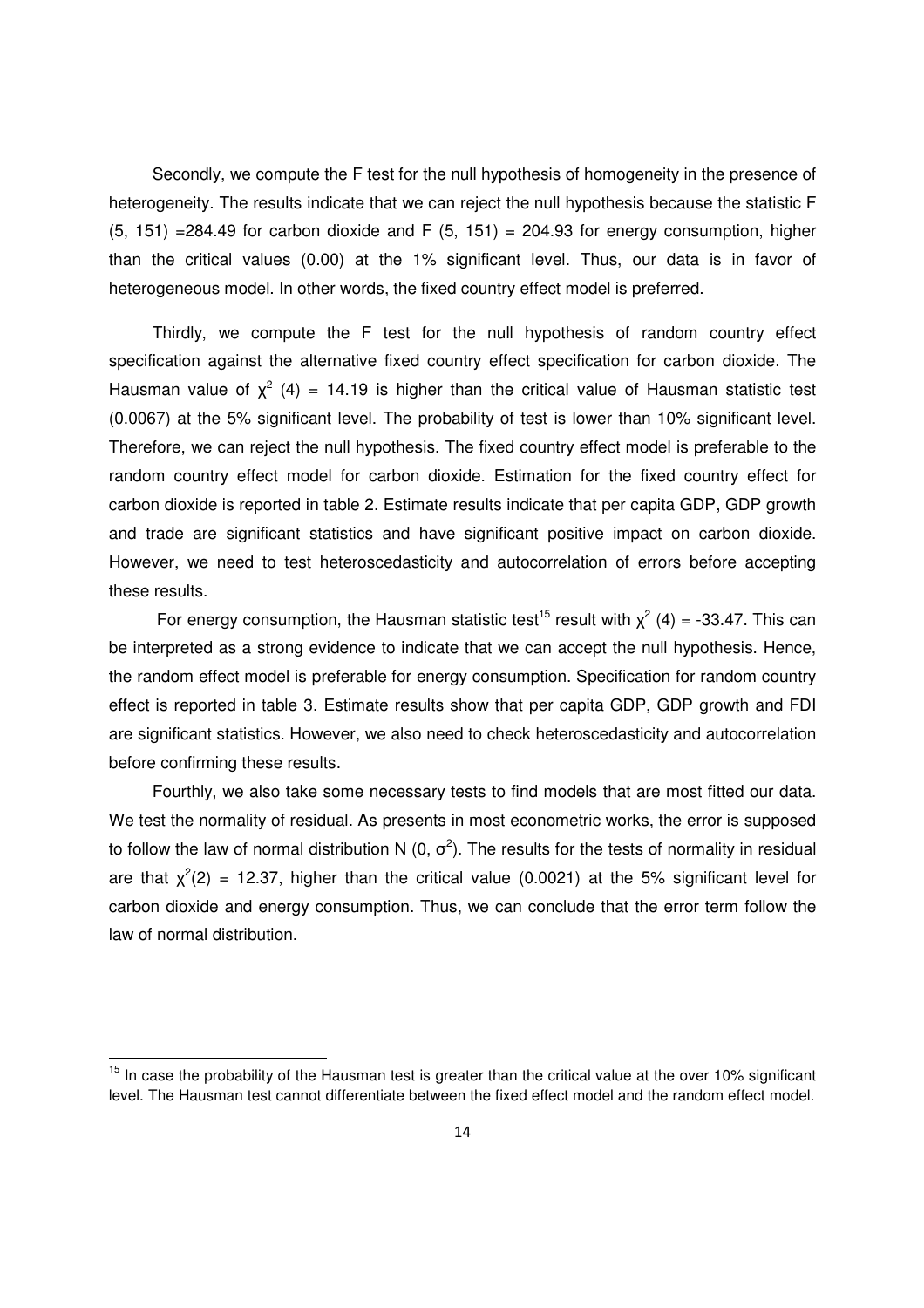We take the test of Breusch- Pagan for the null hypothesis of homoscedasticity<sup>16</sup>, resulted in  $\chi^2(1)$  = 630.56 for carbon dioxide and  $\chi^2(1)$  = 603.72 for energy consumption, both larger than the critical value (0.00) at the 1% significant level. The Breusch- Pagan test indicates that we can reject the null hypothesis and accept the alternative heteroscedasticity<sup>17</sup>. It also shows that the random effects are totally significant at the 1% significant level.

Now we take the test of autocorrelation of errors with AR (1) disturbance. The statistic value for the F-test is that F  $(5, 145) = 37.60$ , higher than the critical value  $(0.00)$  at the 5% significant level. Thus, we can reject the hypothesis Ho of absent autocorrelation errors for carbon dioxide. We take a further test of Durbin- Watson for the absent autocorrelation. The observed value of Durbin- Watson = 0.46, lower than the value<sup>18</sup> tabulated lower bound (1.458). Hence, we can reject the null hypothesis of absent autocorrelation errors in favor of the hypothesis positive first- order autocorrelation for carbon dioxide.

For energy consumption, the value of statistic F  $(5, 145) = 17.66$ , higher than the critical value (0.00) at the 5% significant. The Durbin- Watson statistic value  $= 0.5802$ , lower than the value tabulated lower bound (1.458) in the table<sup>19</sup> at the 1% significant level. Therefore, we can conclude that there exists the positive first- order autocorrelation for energy consumption.

In short, we have taken the different tests for different model for determining the best estimators and the most fitted functional form for our data. On the basis of these tests, we can conclude that the fixed country effect model with autocorrelation and heteroscedasticity across panels is determinant for carbon dioxide; for energy consumption, the random effect model with autocorrelation and heteroscedasticity is determinant. We also correct the autocorrelation of errors in these two models. In order to fit the panel data linear model with autocorrelation and heteroscedasticity, we apply the feasible generalized least squares (FGLS) to correct

 $16$  In statistic, a sequence or a vector of random variables is homoscedastic if all random variables in the sequence or vector have the same finite variance. This is also known as homogeneity of variance. The complementary notion is called heteroscedasticity. (Wikipedia)

 $17$  In statistic, a sequence or a vector of random variables is heteroscedastic, if the random variables have different variances. In contrast, a sequence of random variables is called homoscedastic if it has constant variance. (Wikipedia)

<sup>&</sup>lt;sup>18</sup> The value in the table of Durbin- Watson is that the lower bound  $dL = 1.458$  and the upper bound  $dU =$ 1.799

 $19$  See 3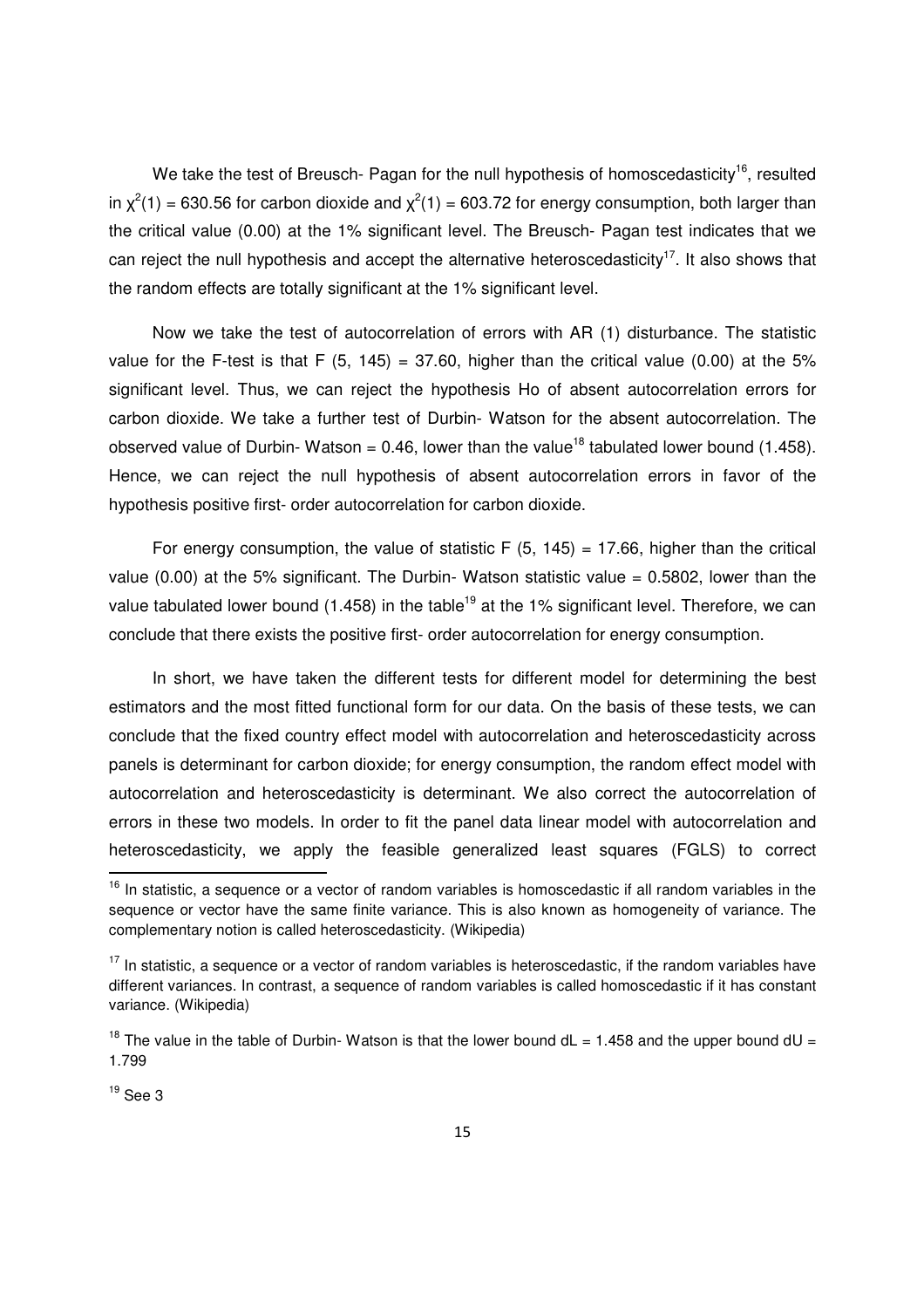heteroscedasticity and autocorrelation structure to correct autocorrelation of errors within panels and cross- sectional correlation. This method allows us to estimate an adjust matrix of variancecovariance of errors in the presence of heteroscedasticity and autocorrelation.

#### **6. Empirical results**

Estimation results for carbon dioxide with the correction of heteroscedasticity and autocorrelation (table 4) indicate that the variables of per capita GDP, trade and population density are statistical significant, while the variables of GDP growth rate and FDI and the intercept are not significant. The results imply that per capita GDP, trade and population density have positive significant effects on carbon dioxide. The positive effect of population density is not consistent with our arguments. The choice of population density in urban area as an explanatory variable would be more appropriate.

Per capita GDP and trade have significant impacts on carbon dioxide. The coefficient of per capita GDP is greater than zero, indicating a monotonically increasing linear trend which implies that a rise in income accompanies by an increase in the level of carbon dioxide. This would cause concerns for the governments in developing countries for the improvement of human well- being and the protection of environment. Thus, it needs further in- depth studies on the income – carbon dioxide relations for making this relation more clear.

The positive trade coefficient implies the increasing linear trend between the level of openness and carbon dioxide. This is an evidence support the pollution heaven hypothesis, implying the poor countries are destinations for polluted industries from rich countries, and the more liberalization in trade the more increase in carbon dioxide. Therefore, further in- depth studies on the trade liberalization's impacts on carbon dioxide and the role of economic and environmental policies should be conducted.

Estimation results for energy consumption with the correction of heteroscedasticity and autocorrelation (table 5) also indicate that three variables of per capita GDP, trade and population density are statistical significant. Similar to the case of carbon dioxide, the positive coefficient of per capita GDP supports a monotonically increasing linear trend between energy consumption and per capita GDP. This is consistent with arguments support the linear trend for the relation between energy consumption and per capita income (Suri and Chapman 1998). The negative coefficient of population density is inconsistent with our arguments which states the higher population density is the more environmental pollution would be.

The same as the case of carbon dioxide, the positive coefficient of trade also supports the pollution heaven hypothesis. The evidence indicates that trade liberalization has negative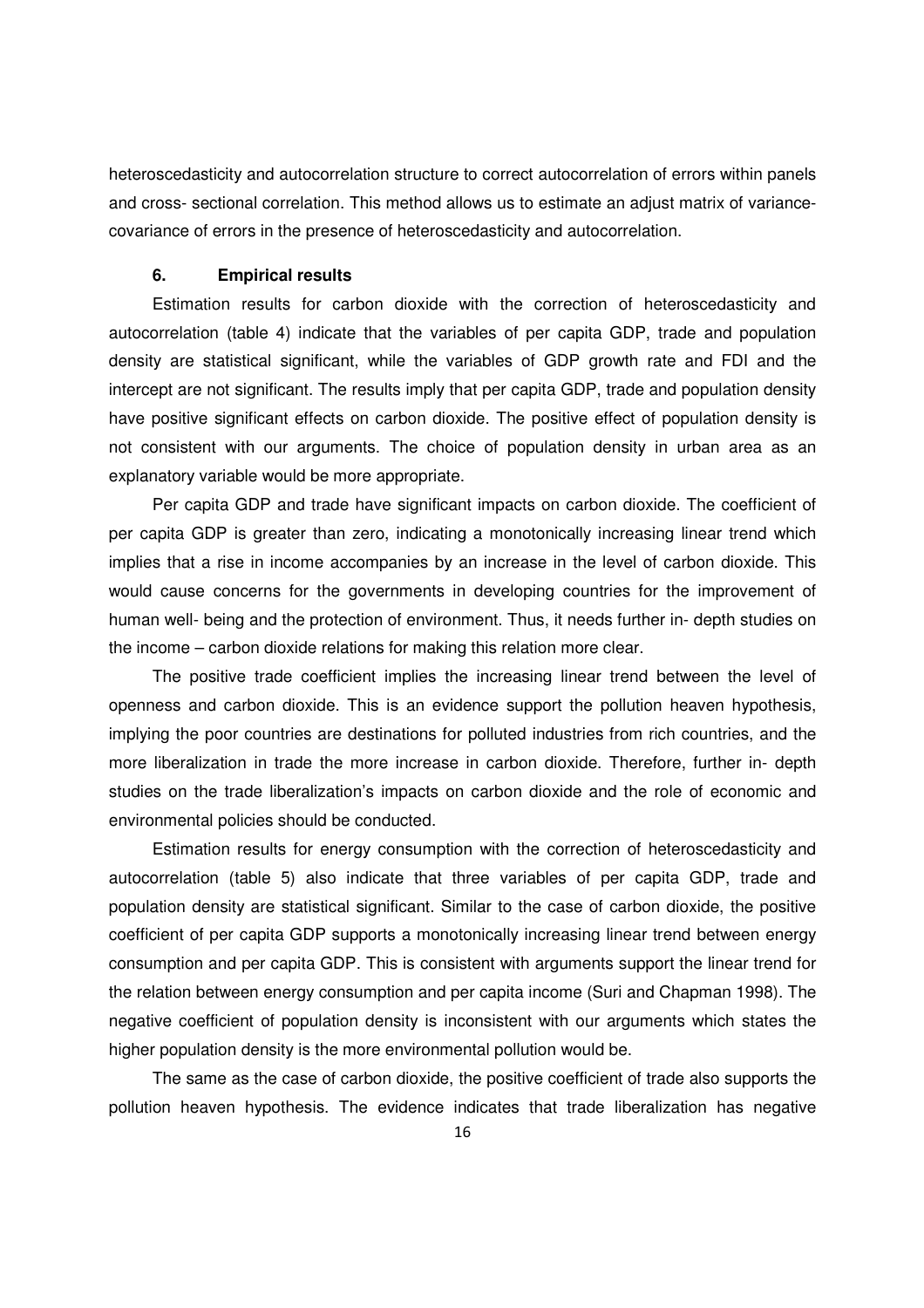impacts on energy consumption, and an increase in the level of openness would lead to a rise in energy consumption. There is no evidence support the factor endowment hypothesis. The coefficients of GDP growth and FDI are insignificant and ambiguous in the regression for both pollutants of carbon dioxide and energy consumption. Some effects may work against each other.

Trade liberalization has resulted in increases in environmental pollution in these countries. Therefore, trade openness did not tend to improve environment due to the efficiency use of resources and the increasing competitiveness. The use of technological advances leading to an increase in efficiency, reduction in the cost of abatement or increases in awareness of pollution issues raise demand for environmental regulations. In the presence of environmental externalities and international trade, trade liberalization would harm environmental quality and sustainable development in these countries in East Asia.

### **7. Conclusions and policy implications**

This paper provides a comprehensive picture of possible effects of trade liberalization and per capita income on the environment quality. The evidence indicates the monotonically increasing linear trend for the relation between per capita income and pollutants of both carbon dioxide and energy consumption. There is no evidence for the existence of an EKC for both environmental pollutants of carbon dioxide and energy consumption. No evidence supports the factor endowment hypothesis (FEH) that trade liberalization is good for the developing countries in East Asia. However, there is an evidence support the pollution heaven hypothesis that considers the link between trade and environment. Some criteria such as capital- labor endowment, endowment with natural resources or strictness of environment policies could help to have better insights.

The econometric model applied in the paper can be considered as a useful tool to examine linear, heteroscedasticity and autocorrelation data for other pollutants such as water, industrial waste, toxic gas, etc. The application of environmental policies should be paid attention to and consistent with specific characteristics and development stages at each country.

In the presence of environmental externalities, whether or not trade liberalization is good for developing countries. The evidence suggests that trade liberalization is harmful for the environment in developing and poor countries. This indicates that economic and environmental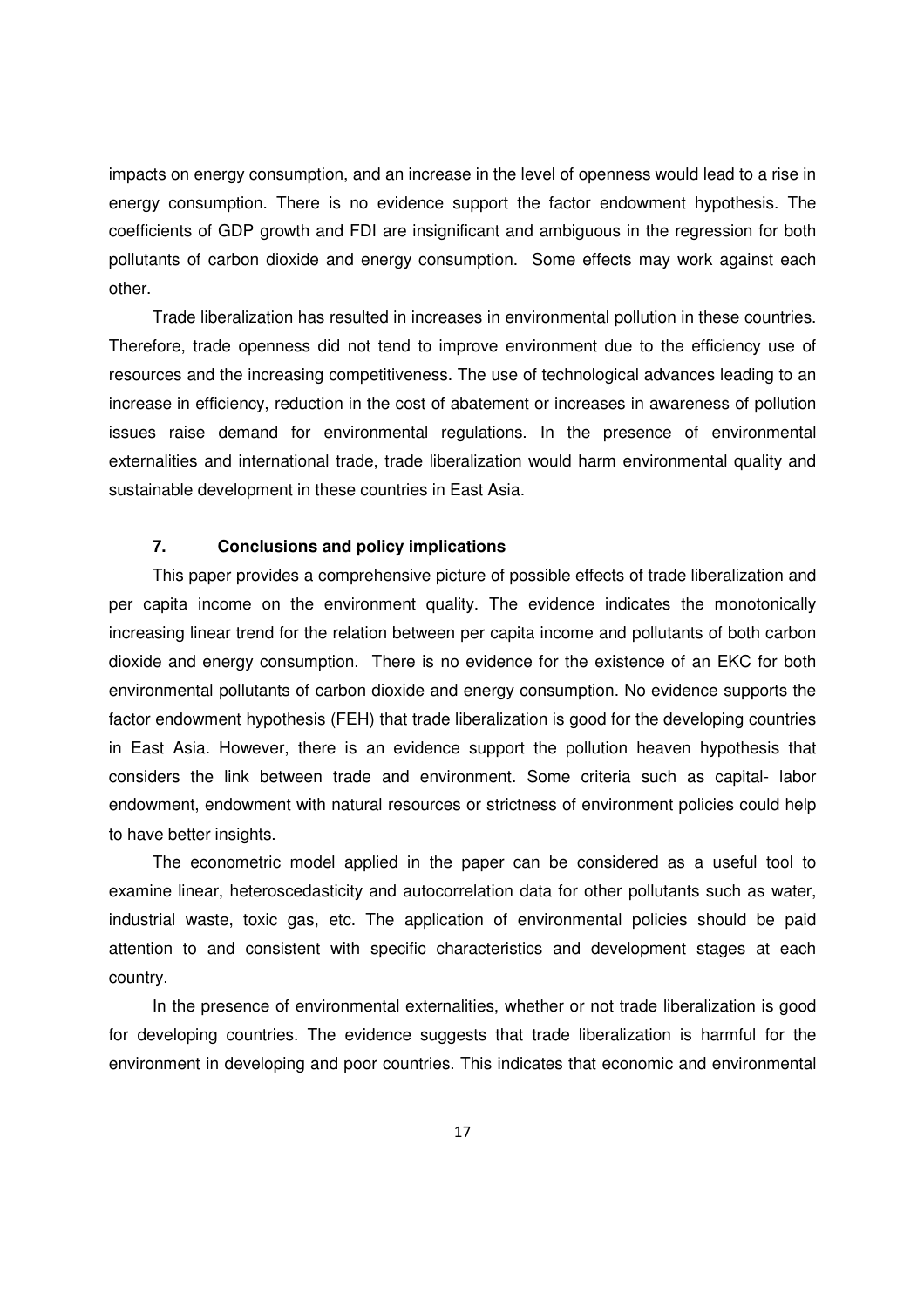policies need to be coordinated to play a greater role for the reduction of negative effects of trade liberalization on the environment.

 Some global pollution issues such as CO2 and global warming require international cooperation and need to be paid special attention to. The efforts of international cooperation on the environment may avoid a "free ride problem". The awareness and pressure of the population could play an important role on the perceived benefits of environmental change and a strong driving force for policy makers.

In developing countries, solving environmental problems are not necessarily hurt economic growth (Grossman and Krueger 1995). However, developing countries always have ill institutional capacity for making sound and strict environmental protection policies. The more open economies to trade and foreign direct investment would increase the pollution levels as suggested by this study. The evidence also raises concerns for the "race to the bottom" in developing countries for the intensive competition of FDI attraction. Developed countries should help developing countries to build their capacity for making sound environmental policy, to assist techniques and finances, and to make environment friendly methods of production.

This study may have some limitations as such the incomplete and unreliable data availability, particularly for developing countries and the limited information gaining from the model because of the high level of aggregation. This model would be significant increasingly if it was broadened and included more other developing economies and explanatory variables. Some of the empirical results are consistent with the previous studies. However, they indicate no unique relationship between trade liberalization, per capita income and the environment for all countries and pollutants. It needs to have further in depth- studies on the trade liberalization's impacts on the environment and income- environment relations.

Having an insightful analysis for the relationship between trade liberalization and the environment plays a crucial role and is helpful for environmental policy makers in developing countries. At higher levels of incomes, it seems to increase demand for strict environmental regulations and investment in abatement technologies. It is not clear whether developing countries follow a similar pollution- income path as some developed countries. However, there is no doubt that income elasticity of demand for pollution intensive products falls as incomes increase. For a late comer, Vietnam needs to build up and coordinate economic and environmental policies for the protection of environment and achieving sustainable development.

18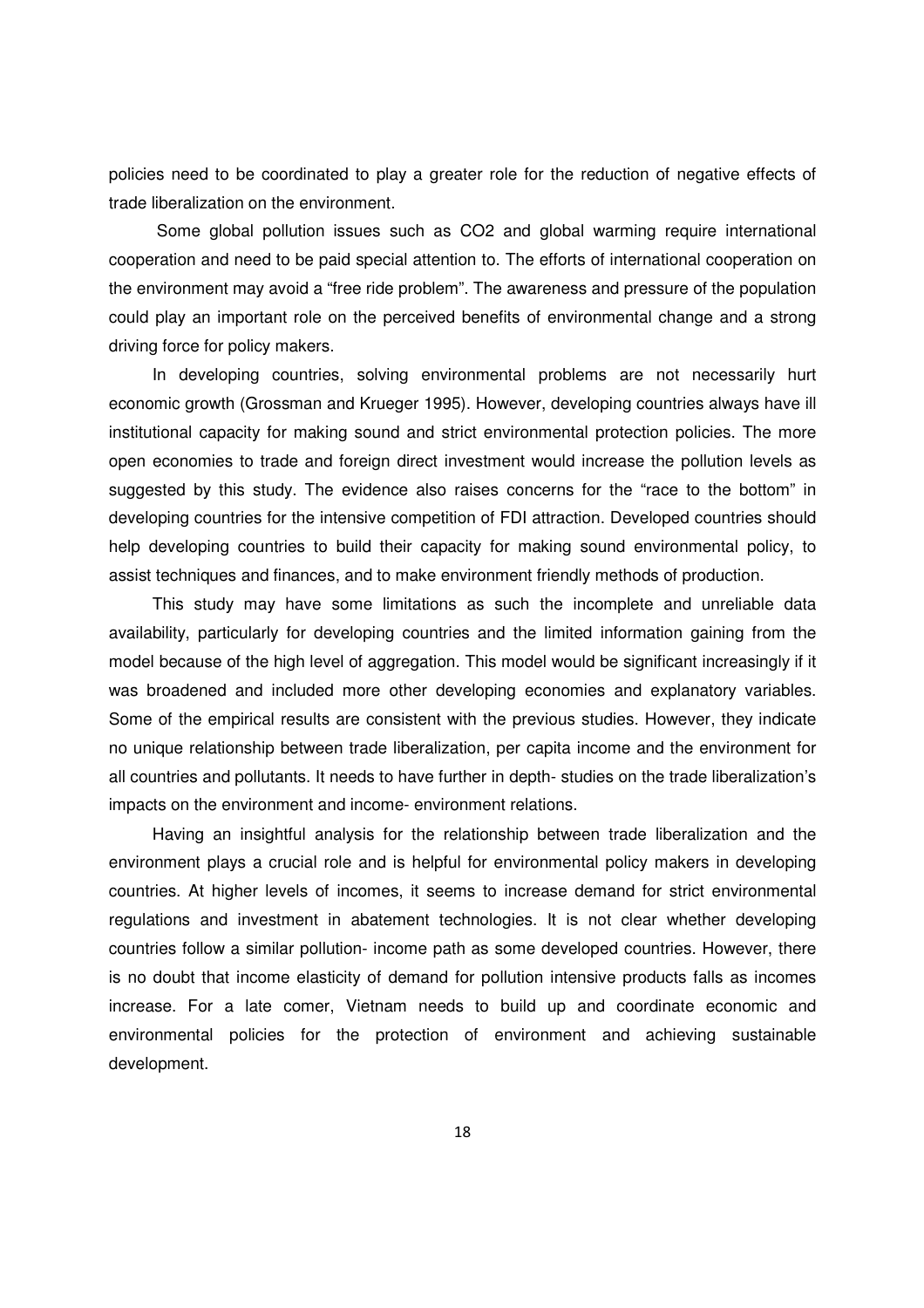## **Table 1: Descriptive statistics**

| Variables                       | Mean      | Std. Dev  | Min          | Max       |
|---------------------------------|-----------|-----------|--------------|-----------|
| Energy consumption              | 26.50535  | 23.60734  | 3.08748      | 100.6928  |
| Carbon dioxide                  | 1.778828  | 1.511246  | 0.23324      | 6.40294   |
| Per capita GDP                  | 1216.451  | 1028.053  | 186          | 4535      |
| GDP growth rate                 | 6.092407  | 4.124297  | -13          | 15        |
| Trade                           | 83.16049  | 50.23773  | 19           | 228       |
| Foreign Direct Investment (FDI) | 0.0244874 | 0.0223661 | $-0.0032665$ | 0.1193948 |
| Population density              | 136.377   | 62.93917  | 41.74028     | 287.5457  |
| Number of countries             | 6         |           |              |           |
| Number of years                 | 27        |           |              |           |
| Number of observations          | 162       |           |              |           |

# **Table 2: Estimation results for the fixed effect model for carbon dioxide**

| Variables                       | Coefficient      | t-statistics |
|---------------------------------|------------------|--------------|
| Intercept                       | $-0.2110687$     | $-1.75$      |
| Per capita GDP                  | 0.0015687        | 29.80        |
| GDP growth rate                 | $-0.0081827$ *** | $-1.90$      |
| Trade                           | 0.0023365        | 2.13         |
| Foreign Direct Investment (FDI) | 0.1688006        | 0.19         |
| Population density              | $-0.0004908$     | $-0.42$      |
| $F(5, 151)^1$                   | 548.32**         |              |
| $F(5, 151)^2$                   | 284.49*          |              |
| Hausman $\chi^2$ (4) test       | 14.19**          |              |
| Number of observations          | 162              |              |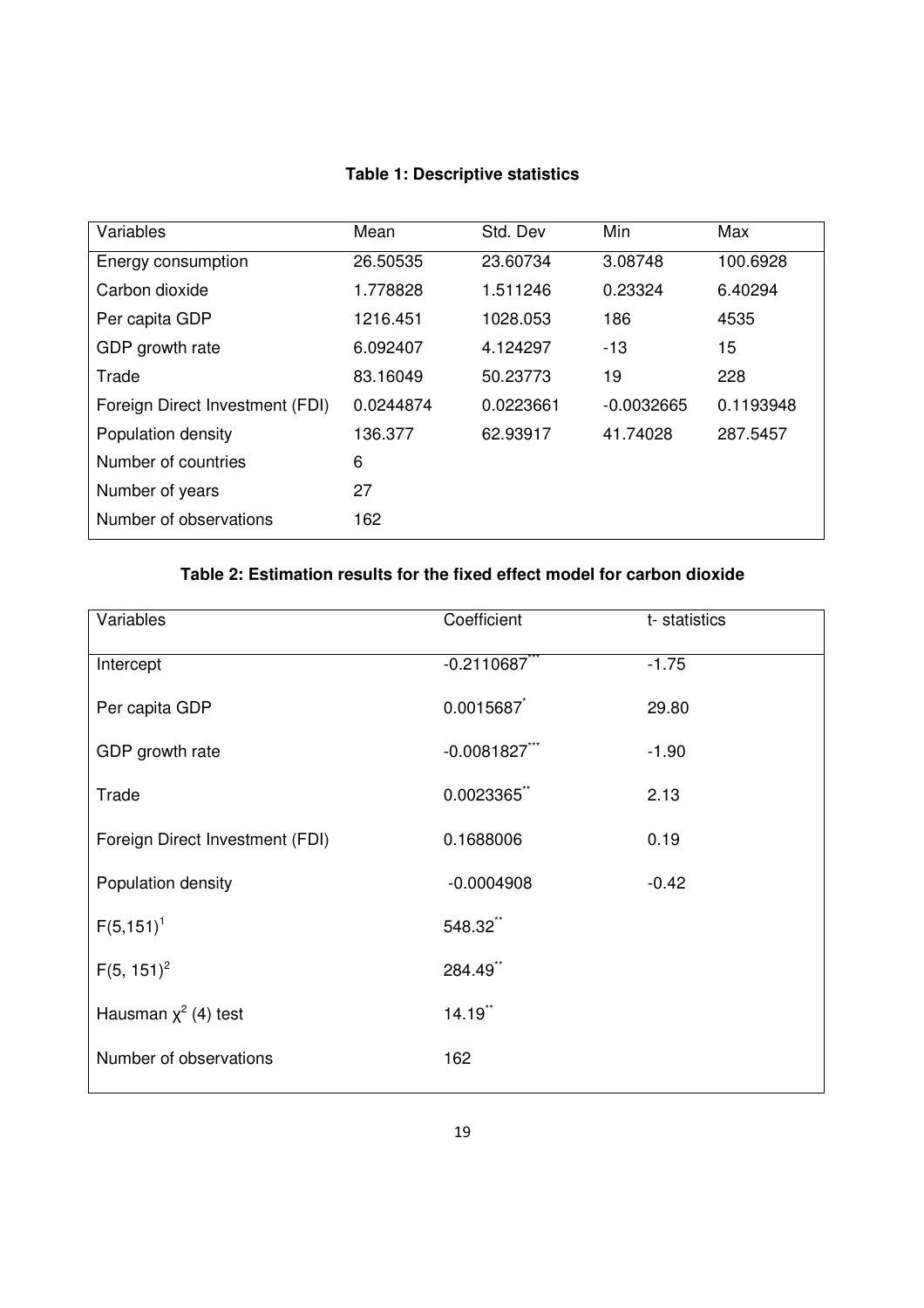Estimation is made with a cross- country sample of 6 countries in East Asia for the period of 1980- 2006 by using the within regression. The dependent variable is the carbon dioxide. The first F test is for the significant of conjoint explanatory variables. The second F test is for the significant of heterogeneity. The Hausman test is for differentiating between the random effect model and the fixed effect model. Significant level: \*1%, \*\*5% and \*\*\*10%.

| Variables                       | Coefficient  | z-statistics |
|---------------------------------|--------------|--------------|
| Intercept                       | 2.219393     | 0.92         |
| Per capita GDP                  | 0.0194815    | 13.28        |
| GDP growth rate                 | 0.4979969    | 3.35         |
| Trade                           | 0.0185132    | 0.66         |
| Foreign Direct Investment (FDI) | 55.38848     | 1.78         |
| Population density              | $-0.0391726$ | $-3.00$      |
| Wald chi2(5)                    | 1563.83      |              |
| Number of observations          | 162          |              |

## **Table 3: Estimation results for the random effect model for energy consumption**

Estimation is made with a cross- country sample of 6 countries in East Asia for the period of 1980- 2006 by using the Generalized Least Squares (GLS) regression. The dependent variable is the energy consumption. Significant level: \*1% and \*\*\*10%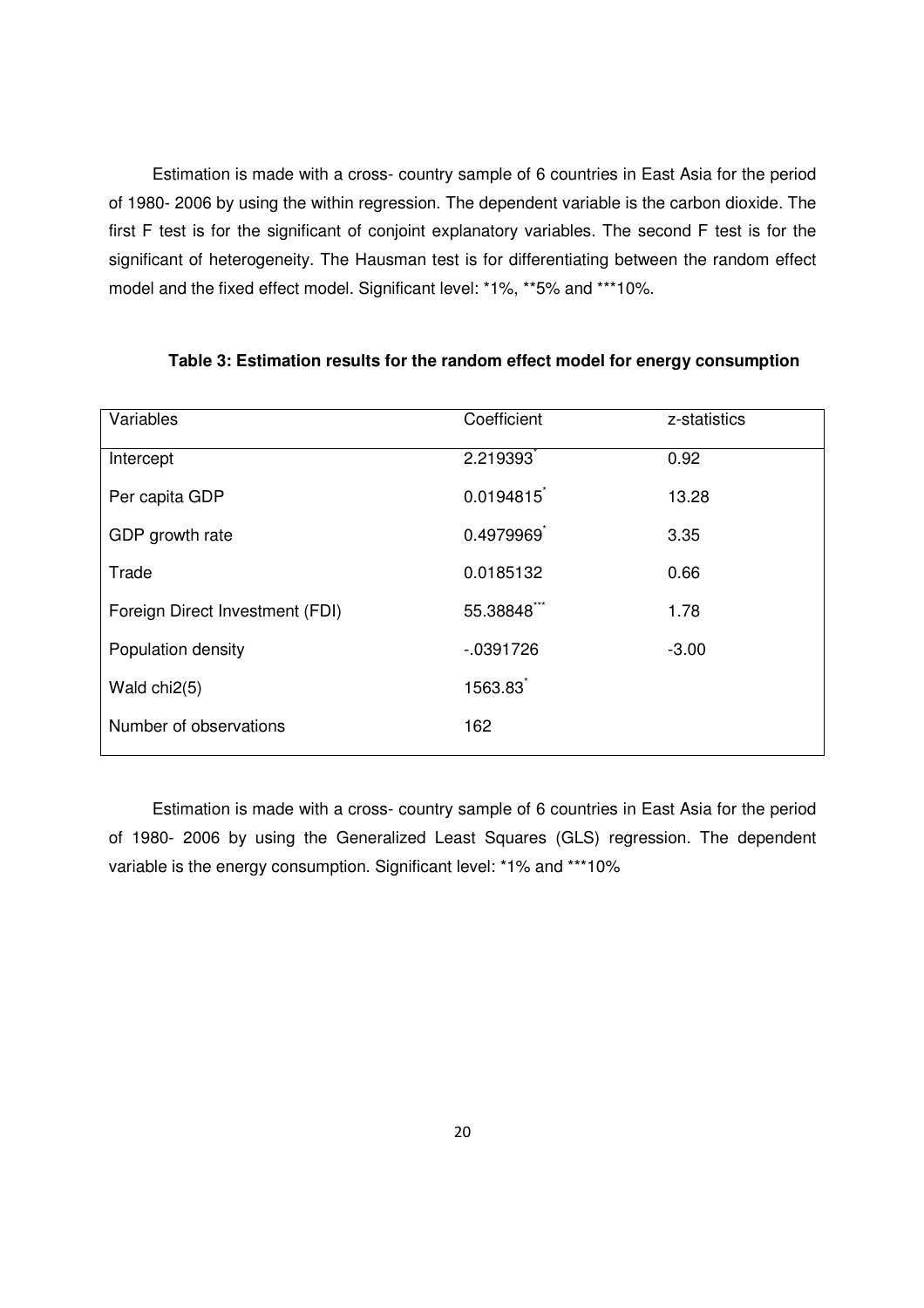| Variables                               | Coefficient  | z-statistics |
|-----------------------------------------|--------------|--------------|
| Intercept                               | 0.1836027    | 1.56         |
| Per capita GDP                          | 0.0012385    | 18.77        |
| GDP growth rate                         | $-0.0002581$ | $-0.11$      |
| Trade                                   | 0.0014568    | 2.10         |
| Foreign Direct Investment (FDI)         | 0.5181289    | 0.88         |
| Population density                      | $-0.0014681$ | $-2.18$      |
| Wald chi2(5)                            | 551.37       |              |
| Common AR(1) coefficient for all panels | 0.8415       |              |
| Number of observations                  | 162          |              |

# **Table 4: Estimation results for carbon dioxide with the correction of heteroscedasticity and autocorrelation**

Estimation is made with a cross- country sample of 6 countries in East Asia for the period of 1980- 2006 by using the feasible generalized least squares (FGLS) regression and autocorrelation structure for correcting heteroscedasticity and autocorrelation. The dependent variable is the carbon dioxide. Significant level: \*1% and \*\*5%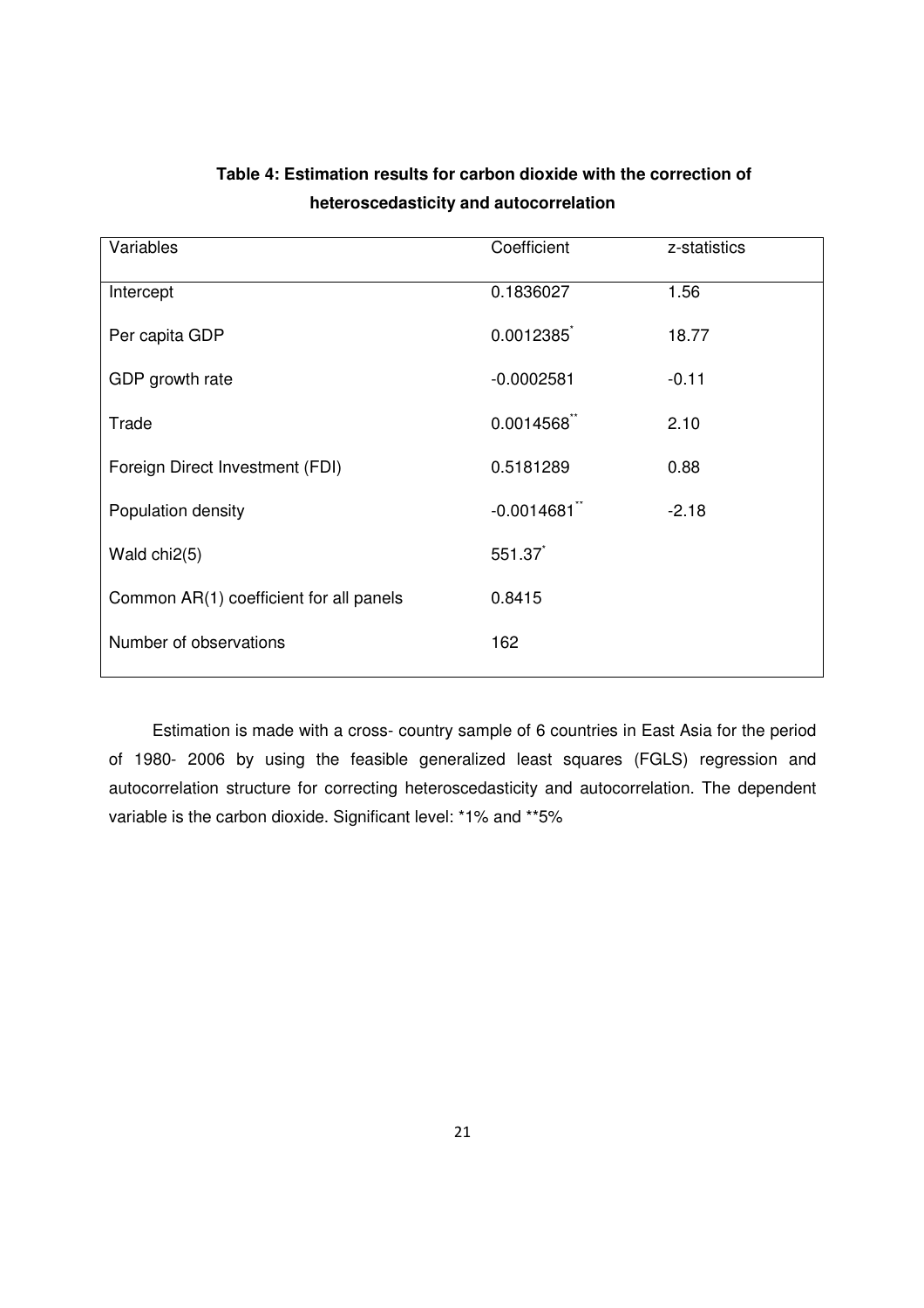| Variables                               | Coefficient  | z-statistics |
|-----------------------------------------|--------------|--------------|
| Intercept                               | 0.9407799    | 0.61         |
| Per capita GDP                          | 0.0191888    | 21.23        |
| GDP growth rate                         | $-0.0036318$ | $-0.12$      |
| Trade                                   | 0.0261686    | 3.19         |
| Foreign Direct Investment (FDI)         | 5.897469     | 0.85         |
| Population density                      | $-0.0143953$ | $-1.67$      |
| Wald chi2(5)                            | 678.56       |              |
| Common AR(1) coefficient for all panels | 0.8475       |              |
| Number of observations                  | 162          |              |

# **Table 5: Estimation results for energy consumption with the correction of heteroscedasticity and autocorrelation**

Estimation is made with a cross- country sample of 6 countries in East Asia for the period of 1980- 2006 by using the feasible generalized least squares (FGLS) regression and autocorrelation structure for the correction of heteroscedasticity and autocorrelation. The dependent variable is the carbon dioxide. Significant level: \*1% and \*\*\*10%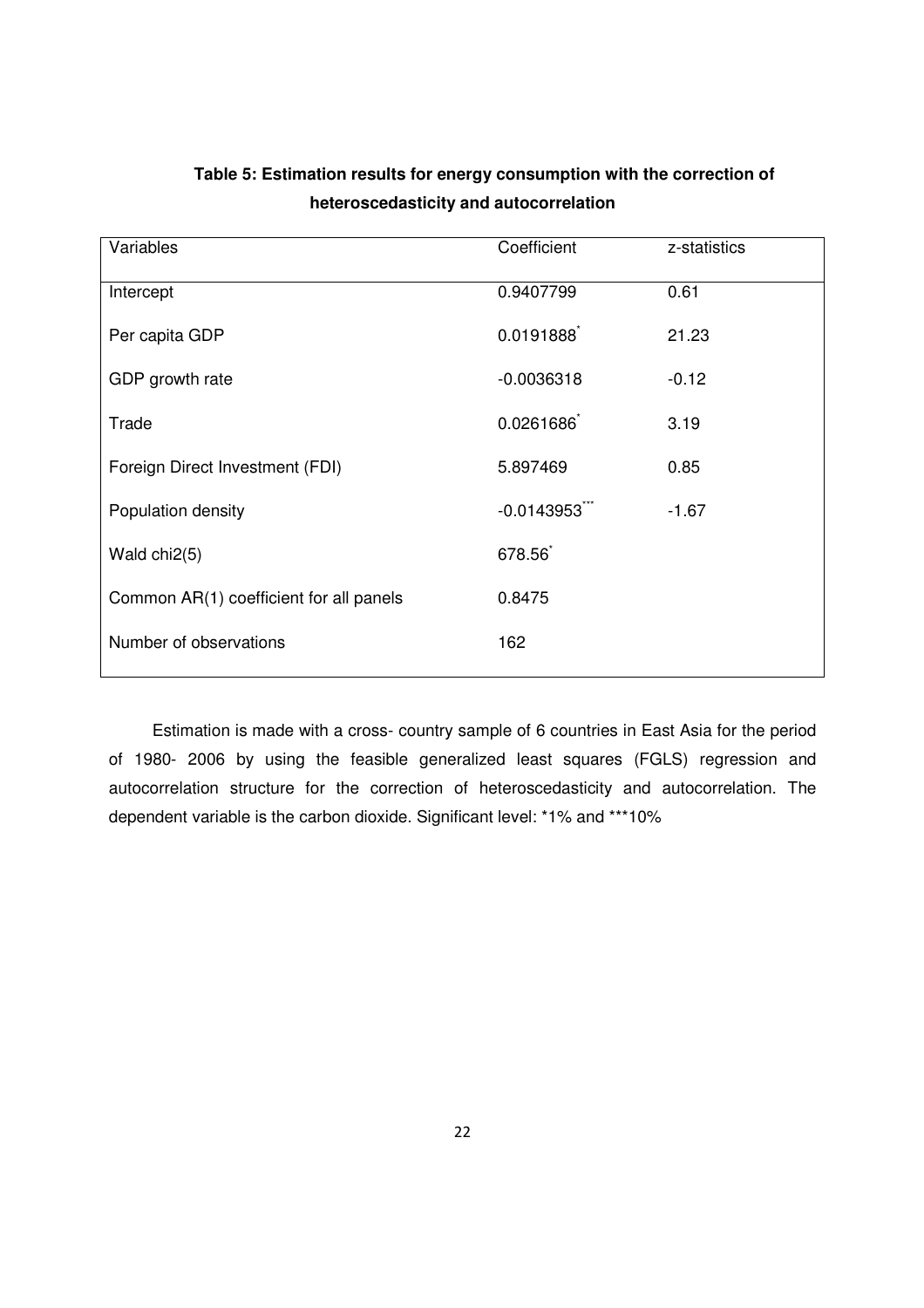

**Figure 1: The relationship between carbon dioxide and per capita GDP** 

(\_chn: China; \_ind: Indonesia; \_mys: Malaysia; \_phl: Philippines; \_tha: Thailand; and \_vnm: Vietnam)



**Figure 2: The relationship between carbon dioxide and the level of openness**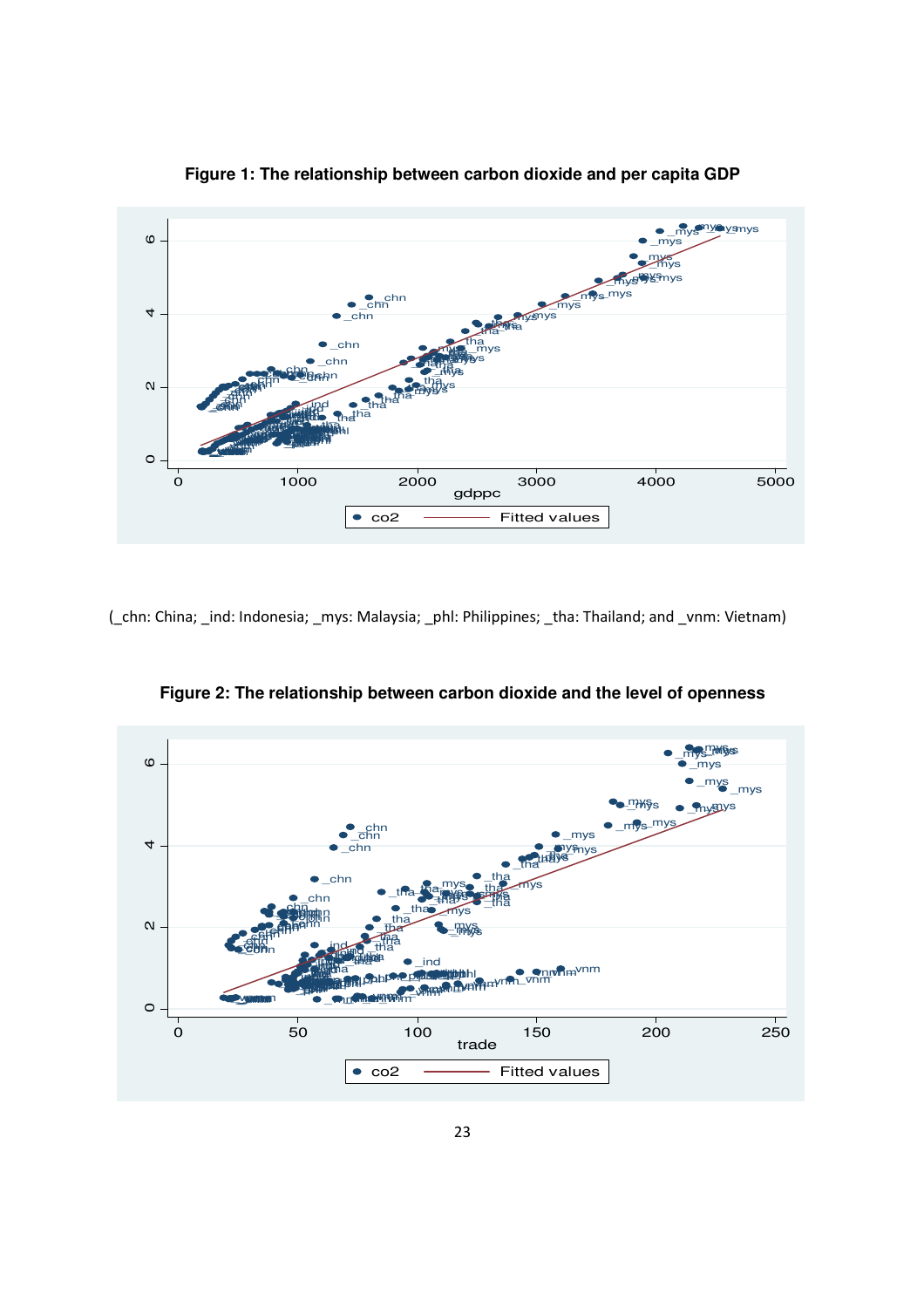

**Figure 3: The relationship between carbon dioxide and foreign direct investment** 

**Figure 4: The relationship between energy consumption and per capita GDP** 

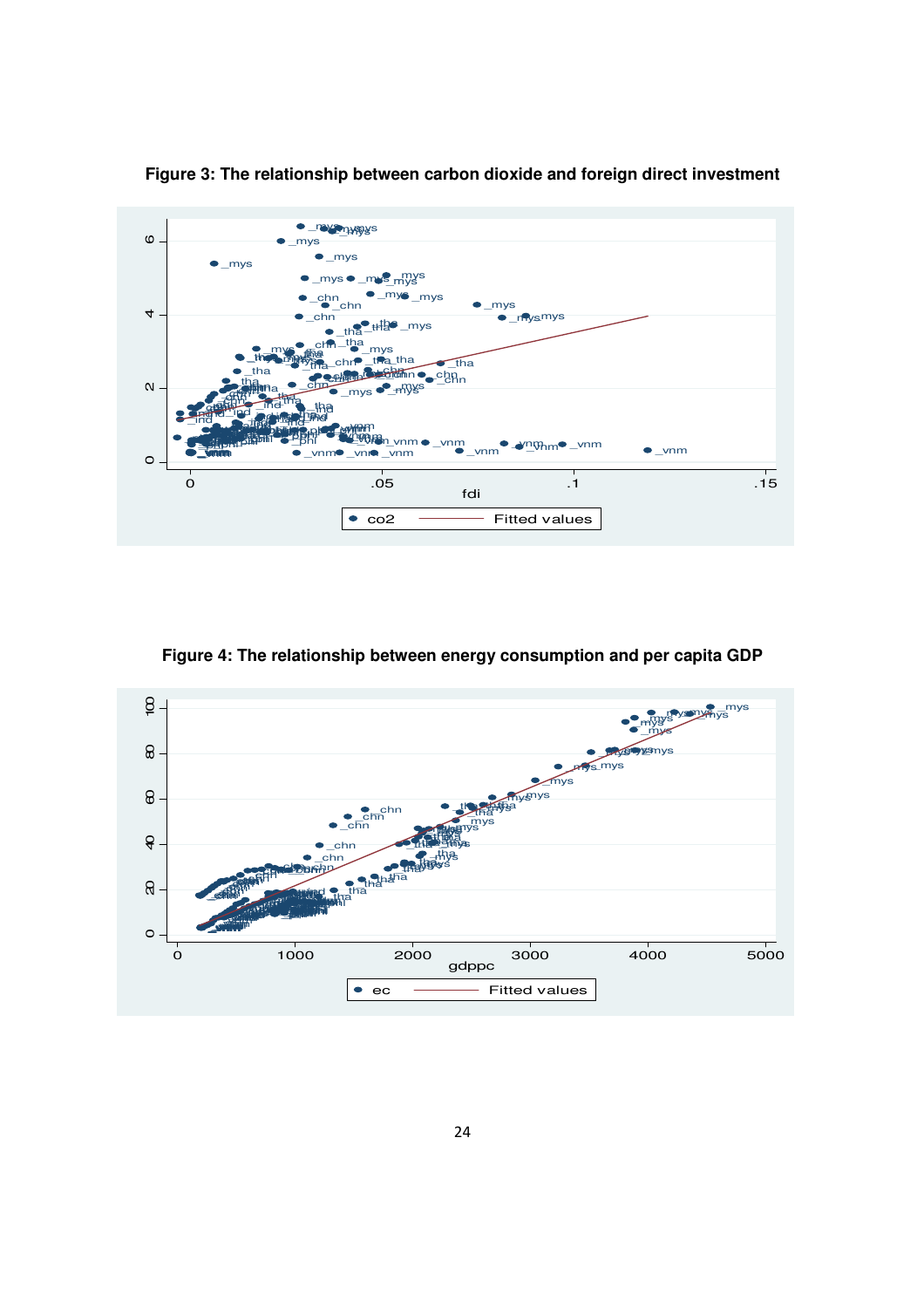

**Figure 5: The relationship between energy consumption and the level of openness** 

**Figure 6: The relationship between energy consumption and foreign direct investment** 

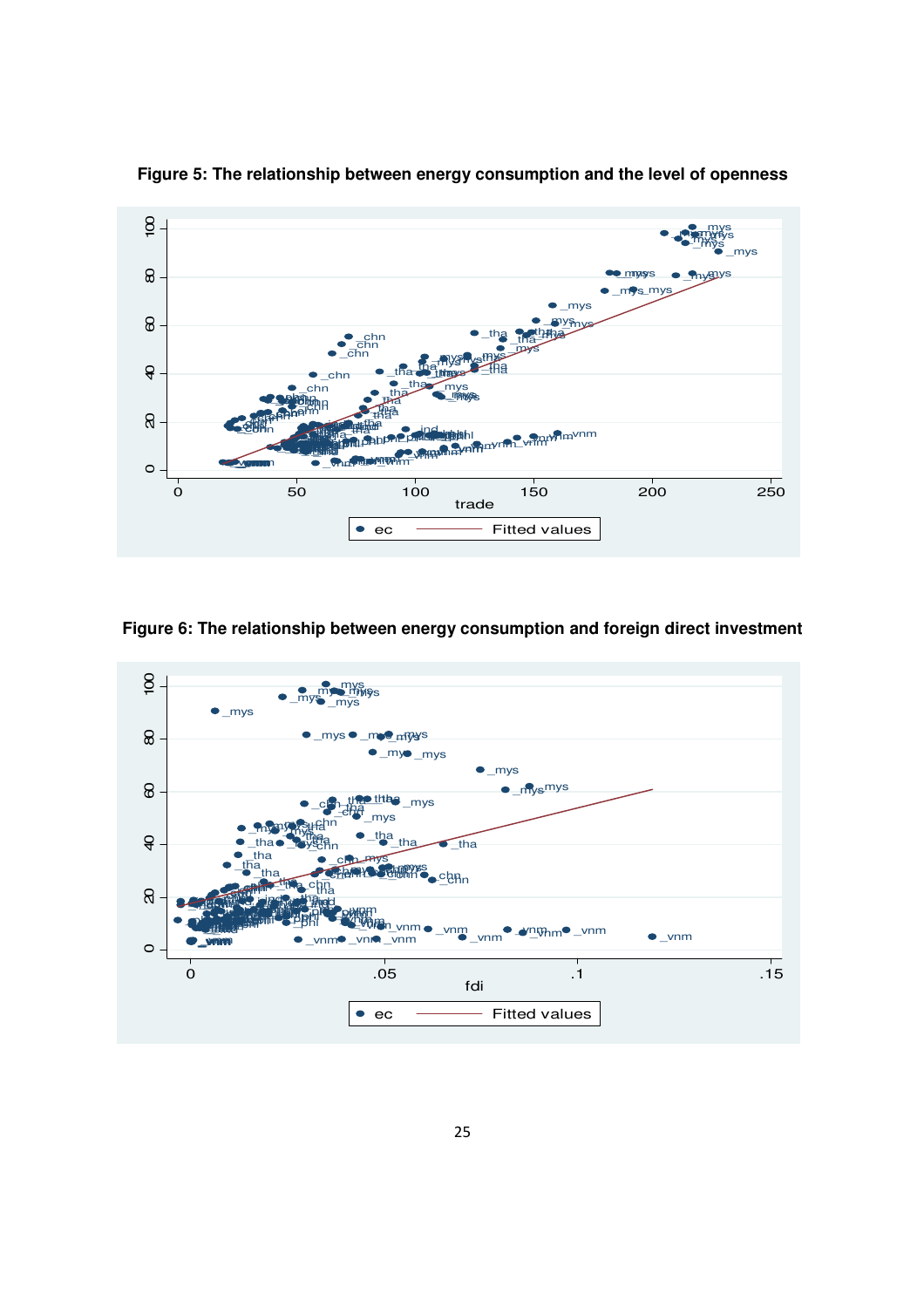#### **References**

Angela Canas, Paulo Ferrao and Pedro Conceicao (2003). A new environmental Kuznets curve? Relationship between direct material input and income per capita: evidence from industrialized countries. Ecological Economics 46 (2003) p217- 229

Antweiler, Werner, Brian R. Copland, and M. Scott Taylor (2001). Is free trade good for the Environment? American Economic Review 91 (4) pp 877- 908

Bandyopadhyay, subhayu, and Nemat Shafik (1992). Economic growth and environmental quality: time- series and cross- country evidence. Background paper for the World Development Report 1992, World Bank, Washington

Bruyn, Van Den Bergh and Opschoor (1998). Economic growth and emission: reconsidering the empirical basis of environmental Kuznets curve. Ecological Economics 25 (1998), p161- 175

Cole, M.A., (2000). Air pollution and "dirty" industries: how and why does the composition of manufacturing output change with economic development? Environmental and resource Economics 17(1) 109- 123

Cole, Mathew A. (2004). Trade, the pollution heaven hypothesis and the environmental Kuznets curve: examining the linkages. Ecological Economics 48, pp. 71- 81

Cole, Mathew A. (2003). Development, trade and the environment: how robust is the environment Kuznets curve? Environment and development economics, 8, pp.557-580, **Cambridge** 

Cole, M.A, Eliliot, R.J.R., (2003). Determining the trade- environment composition effect: the role of capital, labor and environmental regulations. Journal of Environmental Economics and Management 46(3), pp. 363- 83

Cole, M.A., Rayner, A.J., Bates, J.M., (1997). The environmental Kuznets curve: an empirical analysis. Environment and development economics 2(4), pp. 401- 16

Copland, Brian R., and M. Scott Taylor (2004). Trade, growth and the environment. Journal of Economic Literature, 42(1), p7-71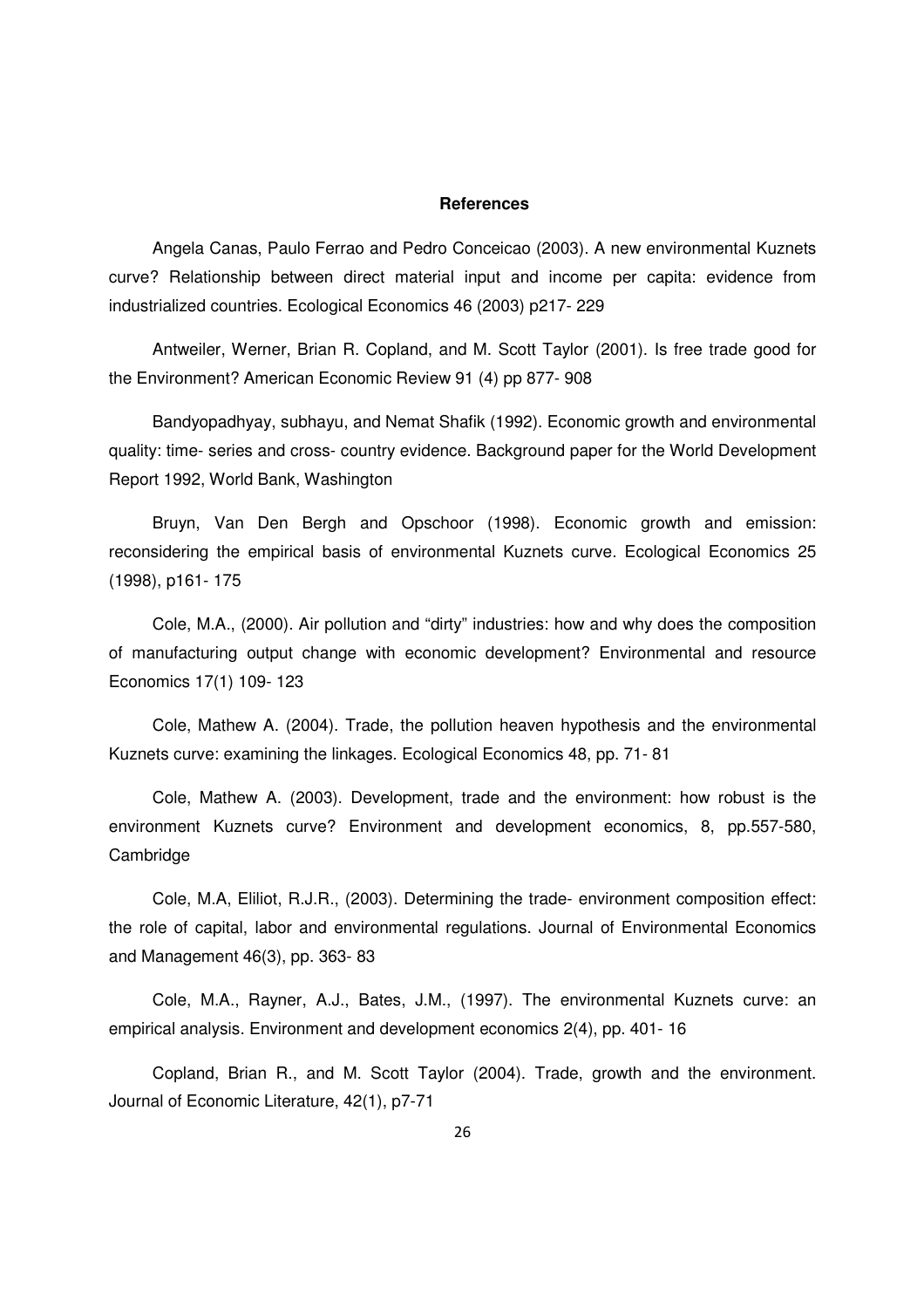Copeland, Brian R., and M. Scott Taylor (1995). Trade and transboundary pollution. American Economic Review, 85, pp.716- 37

David Stern (2004). The rise and fall of the environmental Kuznets curve. World development Vol. 32, No8, 2004, p1419- 1439

Grossman, Gene M., and alan B. Krueger (1995). Economic growth and the environment. Quarterly Journal of economics, 110(2) pp. 353-77

Jean Agras and Duane Chapman (1999). A dynamic approach to the environmental Kuznets curve hypothesis. Ecological Economics 28 (1999), p267- 277

Mariano Torras, James K. Boyce (1998). Income, Inequality, and pollution: a reassessment of the environmental Kuznets Curve. Ecological Economics 25, pp.147- 60

Marzio Galeotti, Alessandro Lanza and Francesco Pauli (2006). Reassessing environmental Kuznets curve for CO<sub>2</sub> emissions: A robustness exercise. Ecological Economics 57 (2006) p152- 163

Matthew Clarke and Sardar Islam (2005). Diminishing and negative welfare returns of economic growth: an index of sustainable economic welfare for Thailand. Ecological Economics 54 (2005), p81-93

Neha Khanna and Florenz Plassmann (2004). The demand for environmental quality and the environmental Kuznets curve hypothesis. Ecological Economics 51 (2004), p225- 236

Phu Nguyen Van and Theophile Azomahou (2007). Nonlinearities and heterogeneity in environmental quality: An empirical analysis of deforestation. Journal of Development Economics 84 (2007), p291- 309

Robert Kaufmann, Brynhildur Davidsdottir, Sophie Garnham and Peter Pauly (1998). The determinants of atmospheric  $SO<sub>2</sub>$  concentrations: reconsidering the environmental Kuznets curve. Ecological Economics 25 (1998), p209- 220

Soumyananda Dinda (2005). A theoretical basis for environmental Kuznets curve. Ecological Economics 53 (2005), p403-413